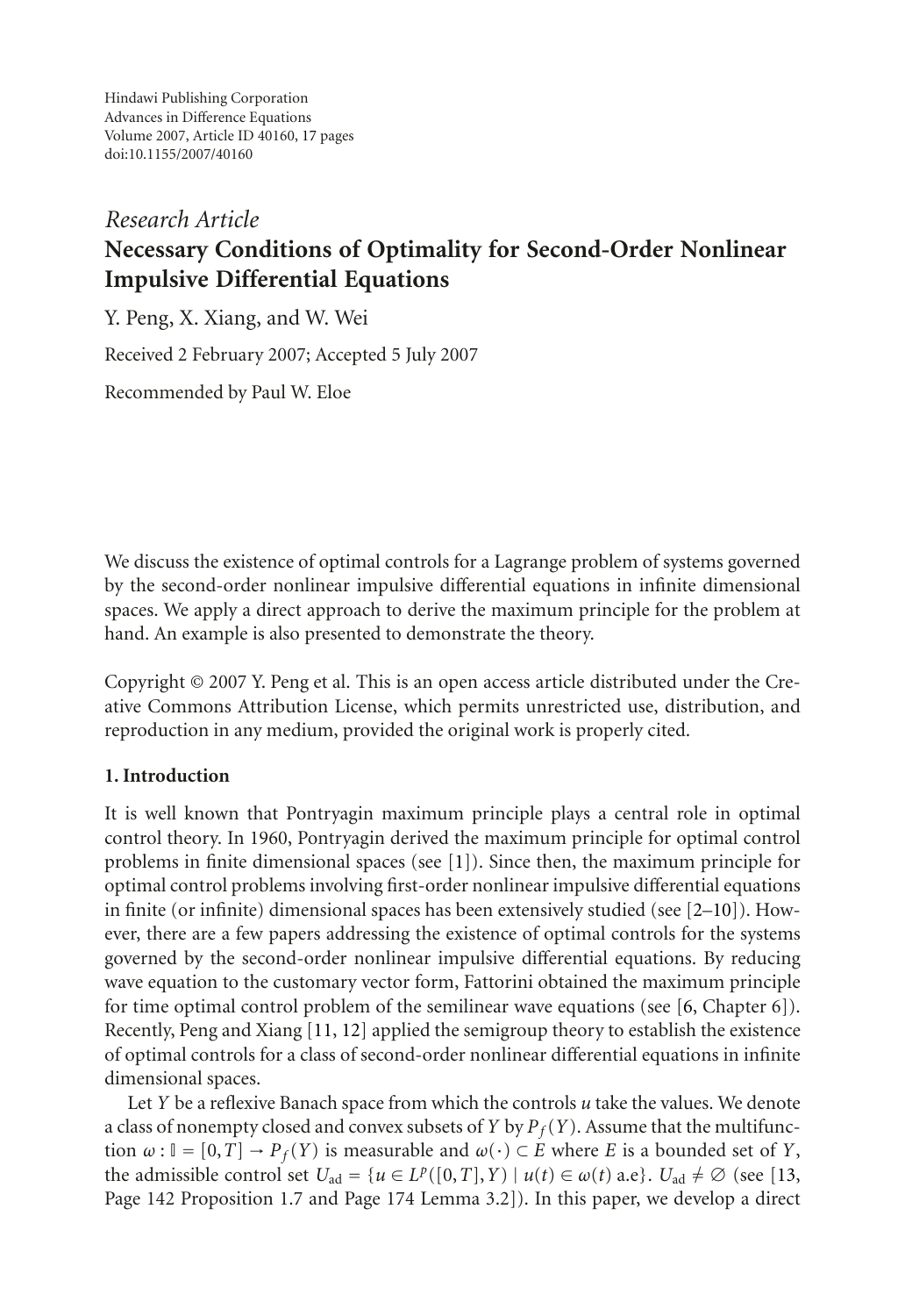technique to derive the maximum principle for a Lagrange problem of systems governed by a class of the second-order nonlinear impulsive differential equation in infinite dimensional spaces. Consider the following second-order nonlinear impulsive differential equations:

<span id="page-1-0"></span>
$$
\ddot{x}(t) = A\dot{x}(t) + f(t, x(t), \dot{x}(t)) + B(t)u(t), \quad t \in (0, T] \setminus \Theta,
$$
  
\n
$$
x(0) = x_0, \Delta_l x(t_i) = J_i^0(x(t_i)), \quad t_i \in \Theta, \quad i = 1, 2, ..., n,
$$
  
\n
$$
\dot{x}(0) = x_1, \Delta_l \dot{x}(t_i) = J_i^1(\dot{x}(t_i)), \quad t_i \in \Theta, \quad i = 1, 2, ..., n,
$$
\n(1.1)

where the *A* is the infinitesimal generator of a  $C_0$ -semigroup in a Banach space  $X$ ,  $\Theta$  =  ${t_i \in \mathbb{I} \mid 0 = t_0 < t_1 < \cdots < t_n < t_{n+1} = T}$ ,  $J_i^0$ ,  $J_i^1$  ( $i = 1, 2, ..., n$ ) are nonlinear maps, and  $\Delta_l x(t_i) = x(t_i + 0) - x(t_i)$ ,  $\Delta_l \dot{x}(t_i) = \dot{x}(t_i + 0) - \dot{x}(t_i)$ . We denote the jump in the state *x*,  $\dot{x}$ at time  $t_i$ , respectively, with  $J_i^0$ ,  $J_i^1$  determining the size of the jump at time  $t_i$ .

As a first step, we use the semigroup  $\{S(t), t \ge 0\}$  generated by A to construct the semigroup generated by the operator matrix  $\mathfrak A$  (see [Lemma 2.2\)](#page-2-0). Then, the existence and uniqueness of *PCl*-mild solution for [\(1.1\)](#page-1-0) are proved. Next, we consider a Lagrange problem of system governed by [\(1.1\)](#page-1-0) and prove the existence of optimal controls. In order to derive the optimality conditions for the system [\(1.1\)](#page-1-0), we consider the associated adjoint equation and convert it to a first-order backward impulsive integro-differential equation with unbounded impulsive conditions. We note that the resulting integro-differential equation cannot be turned into the original problem by simple transformation  $s = T - t$ (see [\(4.9\)](#page-7-0)). Subsequently, we introduce a suitable mild solution for adjoint equation and give a generalized backward Gronwall inequality to find a priori estimate on the solution of adjoint equation. Finally, we make use of Yosida approximation to derive the optimality conditions.

The paper is organized as follows. In [Section 2,](#page-1-1) we give associated notations and preliminaries. In [Section 3,](#page-3-0) the mild solution of second-order nonlinear impulsive differential equations is introduced and the existence result is also presented. In addition, the existence of optimal controls for a Lagrange problem (*P*) is given. In [Section 4,](#page-6-0) we discuss corresponding the adjoint equation and directly derive the necessary conditions by the calculus of variations and the Yosida approximation. At last, an example is given for demonstration.

## <span id="page-1-1"></span>**2. Preliminaries**

In this section, we give some basic notations and preliminaries. We present some basic notations and terminologies. Let  $\mathcal{E}(X)$  be the class of (not necessary bounded) linear operators in Banach space *X*.  $\mathcal{L}_b(X)$  stands for the family of bounded linear operators in *X*. For  $A \in \mathcal{E}(X)$ , let  $\rho(A)$  denote the resolvent set and  $R(\lambda, A)$  the resolvent corresponding to  $\lambda \in \rho(A)$ . Define  $PC_l(\mathbb{I}, X)$   $(PC_r(\mathbb{I}, X)) = \{x : \mathbb{I} \to X \mid x \text{ is continuous at } t \in \mathbb{I}\}$  $\mathbb{I} \setminus \Theta$ , *x* is continuous from left (right) and has right- (left-) hand limits at  $t_i \in \Theta$ }.  $PC_l^1(\mathbb{I},$ *X*) = {*x* ∈ *PC*<sub>*l*</sub>( $\mathbb{I}, X$ ) | *x*<sup>i</sup> ∈ *PC*<sub>*l*</sub>( $\mathbb{I}, X$ )}, *PC*<sup>*l*</sup><sub>*r*</sub>( $\mathbb{I}, X$ ) = {*x* ∈ *PC<sub>r</sub>*( $\mathbb{I}, X$ )}, *Set* 

$$
||x||_{PC} = \max\left\{\sup_{t \in \mathbb{I}}||x(t+0)||, \sup_{t \in \mathbb{I}}||x(t-0)||\right\}, \quad ||x||_{PC^{1}} = ||x||_{PC} + ||\dot{x}||_{PC}.\tag{2.1}
$$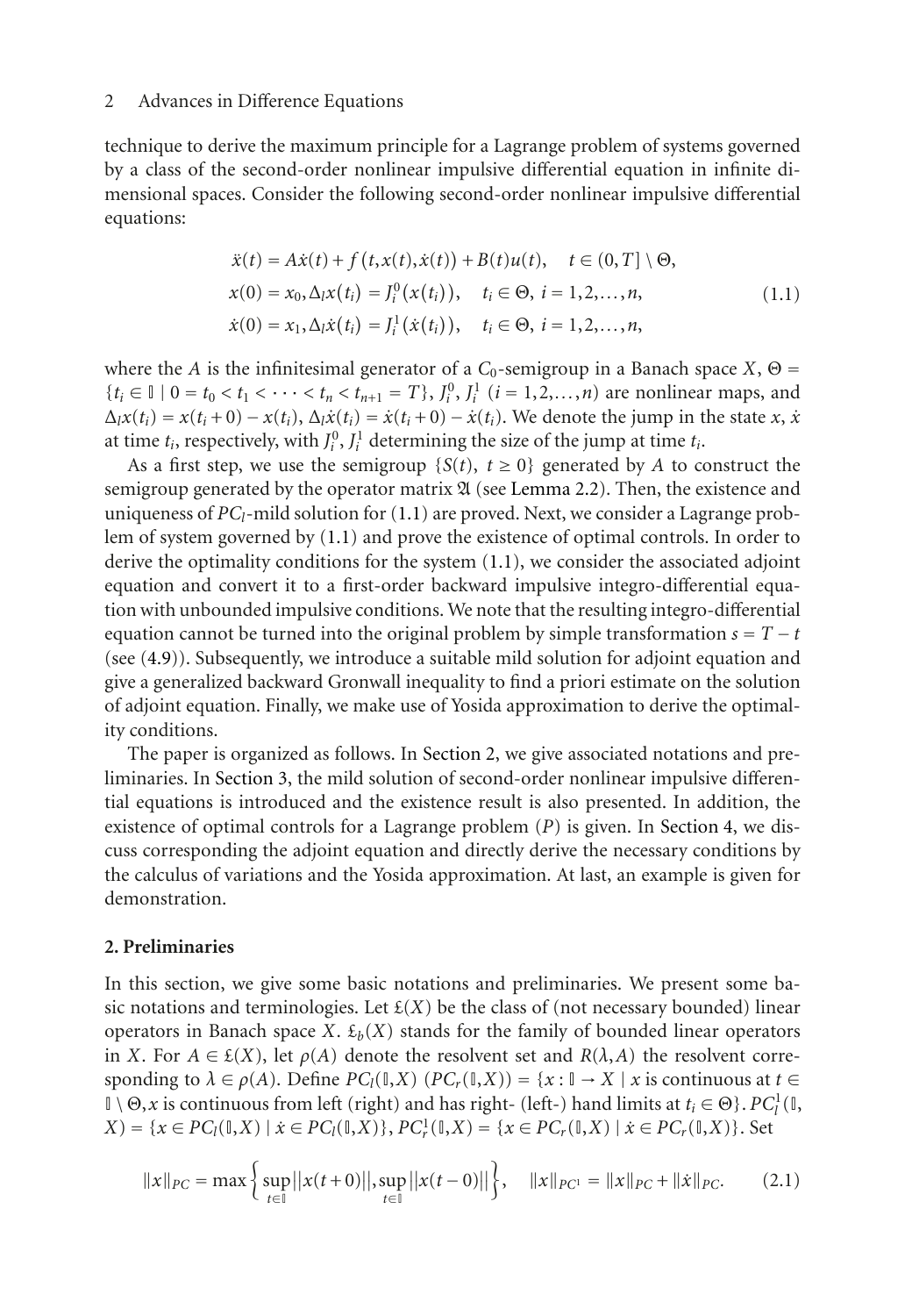It can be seen that endowed with the norm  $\| \cdot \|_{PC}(\| \cdot \|_{PC}) PC_l(\mathbb{I}, X)(PC_l^1(\mathbb{I}, X))$  and  $PC_r(\mathbb{I}, X)(PC_r^1(\mathbb{I}, X))$  are Banach spaces.

<span id="page-2-3"></span>In order to construct the  $C_0$ -semigroup generated by  $\mathfrak{A}$ , we need the following lemma ([\[14](#page-16-5), Theorem 5.2.2]).

LEMMA 2.1. Let *A* be a densely defined linear operator in *X* with  $\rho(A) \neq \emptyset$ . Then the Cauchy *problem*

$$
\dot{x}(t) = Ax(t), \quad t > 0,\nx(0) = x_0
$$
\n(2.2)

*has a unique classical solution for each*  $x_0 \in D(A)$  *if, and only if, A is the infinitesimal generator of a*  $C_0$ -semigroup  $\{S(t), t \ge 0\}$  *in*  $X$ *.* 

<span id="page-2-0"></span>In the following lemma we construct the  $C_0$ -semigroup generated by  $\mathfrak{A}$ .

Lemma 2.2 [\[12](#page-16-3), Lemma 1]. *Suppose A is the infinitesimal generator of a C*0*-semigroup*  ${S(t), t \ge 0}$  *on X. Then*  $\mathfrak{A} = \begin{pmatrix} 0 & I \\ 0 & A \end{pmatrix}$  *is the infinitesimal generator of a*  $C_0$ -*semigroup*  ${\overline{S(t), t \ge 0}}$ 0} *on*  $X \times X$ *, given by* 

<span id="page-2-1"></span>
$$
\overline{S}(t) = \begin{pmatrix} I & \int_0^t S(\tau) d\tau \\ 0 & S(t) \end{pmatrix}.
$$
 (2.3)

*Proof.* Obviously,  $\mathfrak A$  is a densely defined linear operator in  $X \times X$  with  $\rho(\mathfrak A) \neq \emptyset$  according to assumption.

Consider the following initial value problem:

$$
\ddot{x}(t) = A\dot{x}(t), \quad t \in (0, T], \quad x(0) = x_0, \quad \dot{x}(0) = x_1 \in D(A). \tag{2.4}
$$

It is to see that the classical solution of [\(2.4\)](#page-2-1) can be given by

$$
x(t) = x_0 + \int_0^t S(\tau) x_1 d\tau, \qquad \dot{x}(t) = S(t) x_1.
$$
 (2.5)

Setting  $v_0(t) = x(t)$ ,  $v_1(t) = \dot{x}(t)$ ,  $v(t) = \begin{pmatrix} v_0(t) \\ v_1(t) \end{pmatrix}$ ,  $v_0 = \begin{pmatrix} x_0 \\ x_1 \end{pmatrix} \in D(\mathfrak{A}) = X \times D(A)$ , [\(2.4\)](#page-2-1) can be rewritten as

$$
\dot{v}(t) = \mathfrak{A}v(t), \quad t \in (0, T], \quad v(0) = v_0 \in D(\mathfrak{A}), \tag{2.6}
$$

and  $(2.6)$  has a unique classical solution  $\nu$  given by

<span id="page-2-2"></span>
$$
v(t) = \begin{pmatrix} I & \int_0^t S(\tau) d\tau \\ 0 & S(t) \end{pmatrix} v_0.
$$
 (2.7)

Using [Lemma 2.1,](#page-2-3)  $\mathfrak A$  generates a  $C_0$ -semigroup  $\{\overline{S}(t), t \geq 0\}$ .

<span id="page-2-4"></span>In order to study the existence of optimal control and necessary conditions of optimality, we also need some important lemmas. For reader's convenience, we state the following results.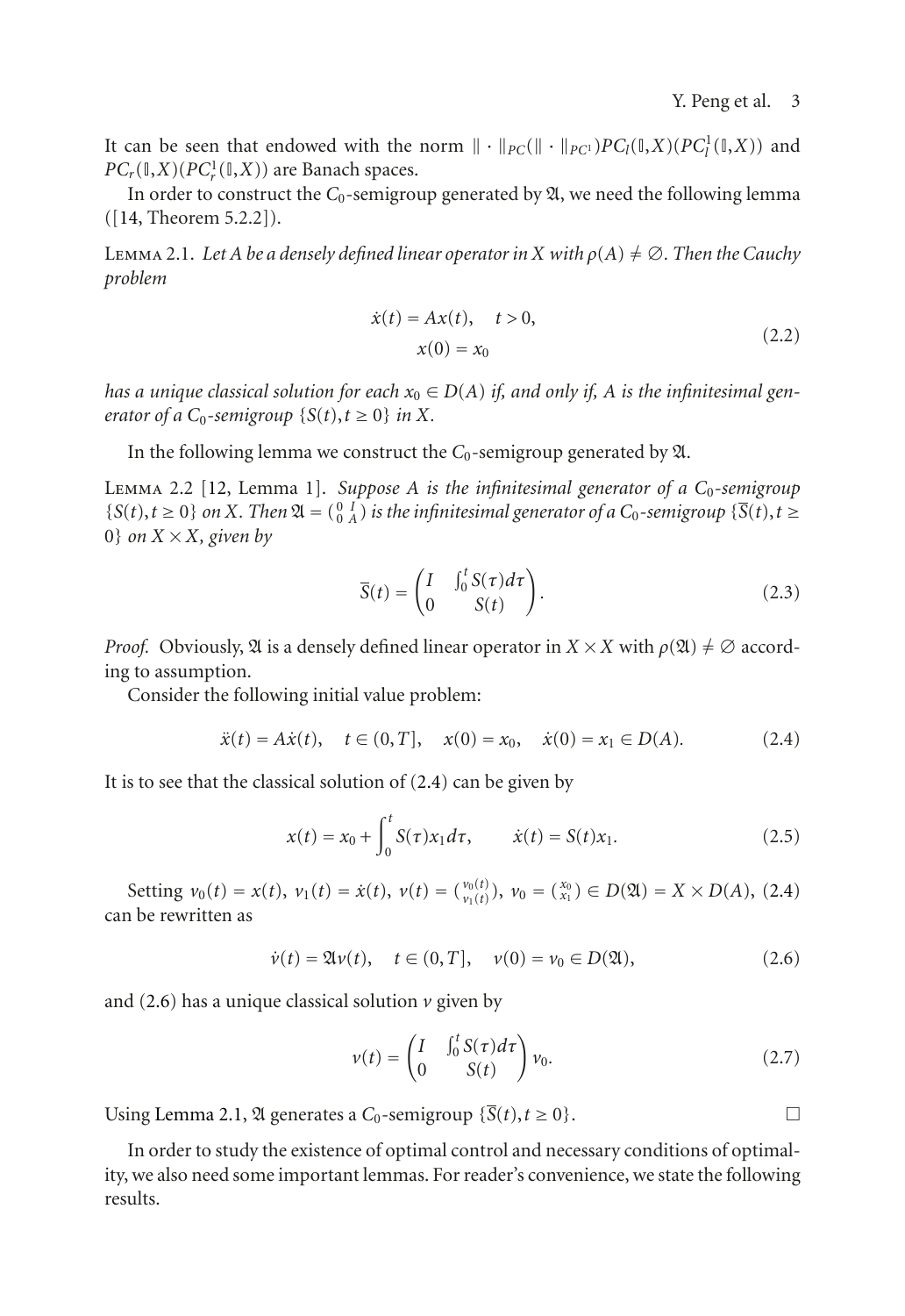Lemma 2.3 [\[7,](#page-16-6) Lemma 3.2]. *Suppose A is the infinitesimal generator of a compact semigroup*  ${S(t), t \geq 0}$  *in X. Then the operator*  $Q: L_p([0, T], X) \to C([0, T], X)$  *with*  $p > 1$  *given by* 

$$
(Qf)(t) = \int_0^t S(t-\tau)f(\tau)d\tau
$$
\n(2.8)

<span id="page-3-2"></span>*is strongly continuous.*

LEMMA 2.4 [\[15,](#page-16-7) Lemma 1.1]. Let  $\varphi \in C([0,T],X)$  *satisfy the following inequality:* 

$$
||\varphi(t)|| \le a + b \int_0^t ||\varphi(s)||ds + c \int_0^t ||\varphi_s||_B ds \quad \forall t \in [0, t],
$$
\n(2.9)

*where*  $a, b, c \ge 0$  *are constants, and*  $\|\varphi_s\|_B = \sup_{0 \le \tau \le s} \|\varphi(\tau)\|$ *. Then* 

<span id="page-3-1"></span>
$$
||\varphi(t)|| \le a e^{(b+c)t}.\tag{2.10}
$$

### <span id="page-3-0"></span>**3. Existence of optimal controls**

In this section, we not only present the existence of  $PC_l$ -mild solution of the controlled system  $(1.1)$  but also give the existence of optimal controls of systems governed by  $(1.1)$ .

We consider the following controlled system:

$$
\ddot{x}(t) = A\dot{x}(t) + f(t, x(t), \dot{x}(t)) + B(t)u(t), \quad t \in (0, T] \setminus \Theta,
$$
  
\n
$$
\Delta_l x(t_i) = J_i^0(x(t_i)), \quad \Delta_l \dot{x}(t_i) = J_i^1(\dot{x}(t_i)), \quad t_i \in \Theta,
$$
  
\n
$$
x(0) = x_0, \quad \dot{x}(0) = x_1, \quad u \in U_{ad},
$$
\n(3.1)

and naturally introduce its mild solution.

*Definition 3.1.* A function  $x \in PC_l^1(\mathbb{I}, X)$  is said to be a  $PC_l$ -mild solution of the system [\(3.1\)](#page-3-1) if *x* satisfies the following integral equation:

$$
x(t) = x_0 + \int_0^t S(s)x_1 ds + \int_0^t \int_\tau^t S(s-\tau) [f(\tau, x(\tau), \dot{x}(\tau)) + B(\tau)u(\tau)] ds d\tau + \sum_{0 \le t_i \le t} [J_i^0(x(t_i)) + \int_{t_i}^t S(s-t_i)J_i^1(\dot{x}(t_i)) ds].
$$
\n(3.2)

For the forthcoming analysis, we need the following assumptions:

 $[B]$ :  $B \in L_{\infty}(\mathbb{I}, \mathcal{E}(Y,X));$ 

[F]: (1)  $f: \mathbb{I} \times X \times X \to X$  is measurable in  $t \in \mathbb{I}$  and locally Lipschitz continuous with respect to last two variables, that is, for all  $x_1, x_2, y_1, y_2 \in X$ , satisfying  $||x_1||, ||x_2||, ||y_1||$ ,  $||y_2|| \leq \rho$ , we have

$$
|| f(t, x_1, y_1) - f(t, x_2, y_2)|| \le L(\rho) (||x_1 - x_2|| + ||y_1 - y_2||); \qquad (3.3)
$$

(2) there exists a constant *a >* 0 such that

$$
||f(t, x, y)|| \le a(1 + ||x|| + ||y||) \quad \forall x, y \in X;
$$
 (3.4)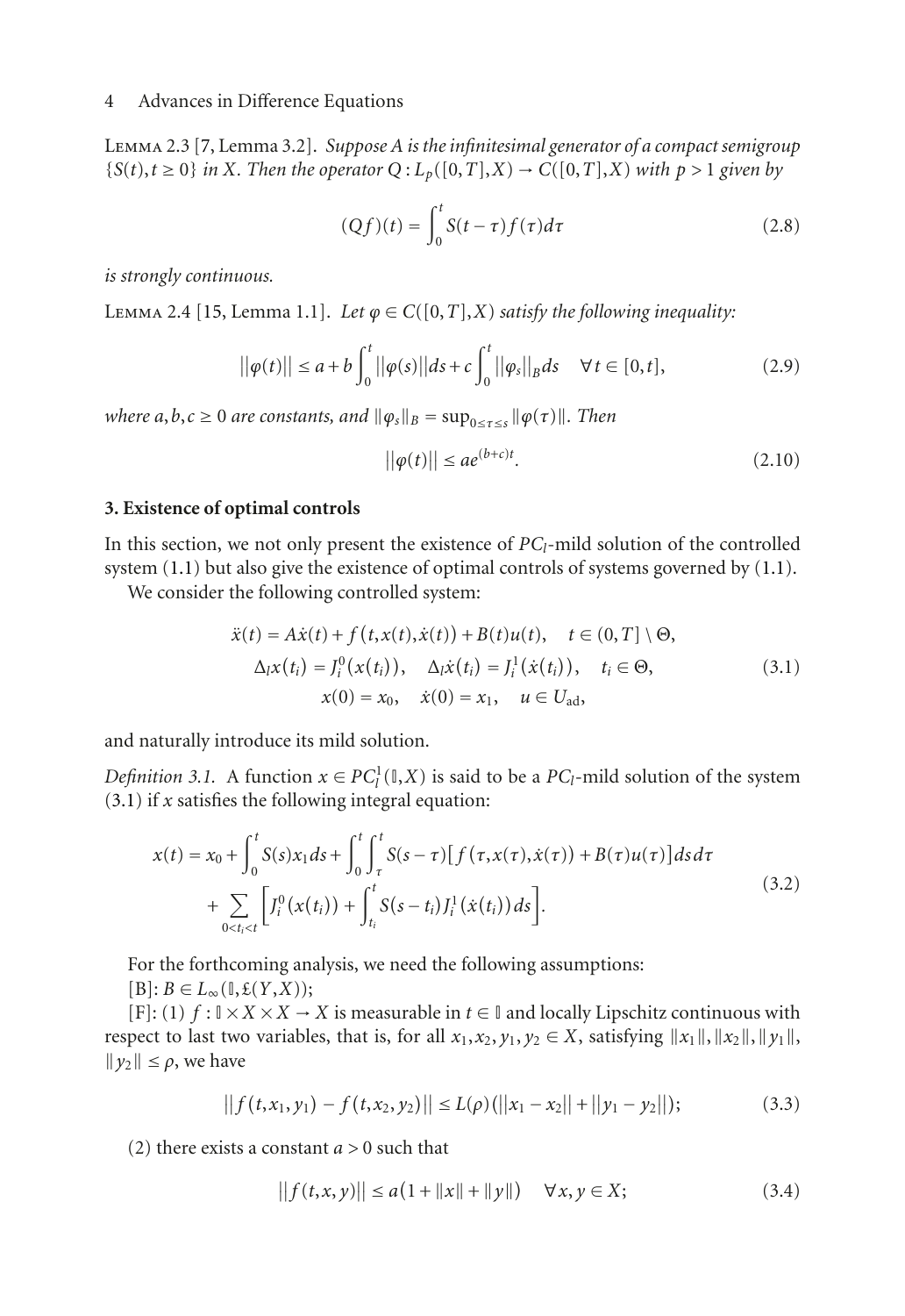$[J]$ : (1)  $J_i^0$  ( $J_i^1$ ) :  $X \to X$  ( $i = 1, 2, \ldots, n$ ) map bounded set of *X* to bounded set of *X*; (2) There exist constants  $e_i^0, e_i^1 \ge 0$  such that maps  $J_i^0, J_i^1 : X \to X$  satisfy

$$
||J_i^0(x) - J_i^0(y)|| \le e_i^0 ||x - y||, \quad ||J_i^1(x) - J_i^1(y)|| \le e_i^1 ||x - y|| \quad \forall x, y \in X \ (i = 1, 2, ..., n).
$$
\n(3.5)

Similar to the proof of existence of mild solution for the first-order impulsive evolution equation (see [\[16](#page-16-8)]), one can verify the basic existence result. Here, we have to deal with space  $PC_l^1(\mathbb{I}, X)$  instead.

<span id="page-4-0"></span>Theorem 3.2. *Suppose that A is the infinitesimal generator of a C*0*-semigroup. Under assumptions [B], [F], and [J](1), the system [\(3.1\)](#page-3-1) has a unique PCl-mild solution for every*  $u \in U_{\rm ad.}$ 

*Proof.* Consider the map *H* given by

$$
(Hx)(t) = x_0 + \int_0^t S(s)x_1 ds + \int_0^t \int_\tau^t S(s-\tau) [f(\tau, x(\tau), \dot{x}(\tau)) + B(\tau)u(\tau)] ds d\tau \qquad (3.6)
$$

on

$$
B(x_0, x_1, 1) = \left\{ x \in C^1([0, T_1], X) \mid ||\dot{x}(t) - x_1|| + ||x(t) - x_0|| \le 1, 0 \le t \le T_1 \right\}, \quad (3.7)
$$

where  $T_1$  would be chosen. Using assumptions and properties of semigroup, we can show that *H* is a contraction map and obtain local existence of mild solution for the following differential equation without impulse:

$$
\ddot{x}(t) = A\dot{x}(t) + f(t, x(t), \dot{x}(t)) + B(t)u(t), \quad t \in (0, T],
$$
  
\n
$$
x(0) = x_0, \quad \dot{x}(0) = x_1, \quad u \in U_{ad}.
$$
\n(3.8)

The global existence comes from a priori estimate of mild solution in space  $C^1(\mathbb{I},X)$  which can be proved by Gronwall lemma.

Step by step, the existence of  $PC_l$ -mild solution of [\(3.1\)](#page-3-1) can be derived.

Let  $x^u$  denote the *PC*<sub>*l*</sub>-mild solution of system [\(3.1\)](#page-3-1) corresponding to the control  $u \in$ *U*ad, then we consider the Lagrange problem (*P*):

find  $u^0 \in U_{ad}$  such that

$$
J(u^0) \le J(u), \quad \forall u \in U_{\text{ad}}, \tag{3.9}
$$

where

$$
J(u) = \int_0^T l(t, x^u(t), \dot{x}^u(t), u(t)) dt.
$$
 (3.10)

Suppose that

[L]: (1) the functional  $l : \mathbb{I} \times X \times X \times Y \rightarrow R \cup \{\infty\}$  is Borel measurable;

- (2)  $l(t, \cdot, \cdot, \cdot)$  is sequentially lower semicontinuous on  $X \times Y$  for almost all  $t \in \mathbb{I}$ ;
- (3)  $l(t, x, y, \cdot)$  is convex on *Y* for each  $(x, y) \in X \times X$  and almost all  $t \in I$ ;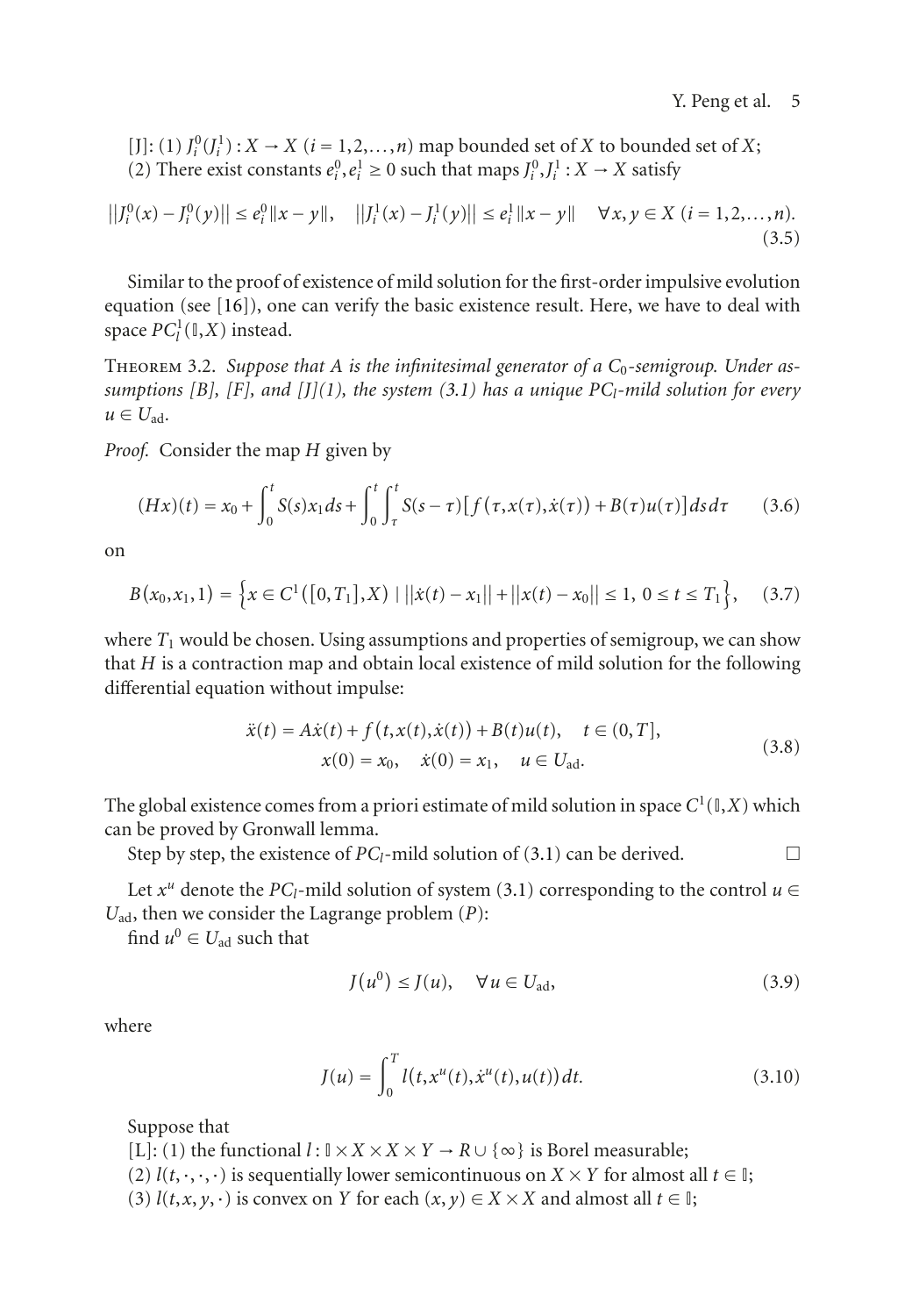(4) there exist constants  $b \ge 0$ ,  $c > 0$  and  $\varphi \in L_1(\mathbb{I}, R)$  such that

$$
l(t, x, y, u) \ge \varphi(t) + b(||x|| + ||y||) + c||u||_Y^p \quad \forall x, y \in X, \ u \in Y. \tag{3.11}
$$

Now we can give the following result on existence of the optimal controls for problem (*P*).

Theorem 3.3. *Suppose that A is the infinitesimal generator of a compact semigroup. Under assumptions [F], [L], and [J](2), the problem* (*P*) *has a solution.*

*Proof.* If  $\inf \{ J(u) \mid u \in U_{ad} \} = +\infty$ , there is nothing to prove.

We assume that inf  $\{J(u) \mid u \in U_{ad}\} = m < +\infty$ . By assumption [L], we have  $m > -\infty$ . By definition of infimum, there exists a sequence  $\{u^n\} \subset U_{ad}$  such that  $J(u^n) \to m$ .

Since  $\{u_n\}$  is bounded in  $L_p(\mathbb{I}, Y)$ , there exists a subsequence, relabeled as  $\{u^n\}$ , and  $u^0 \in$  $L_p(\mathbb{I}, Y)$  such that

$$
u^n \xrightarrow{w} u^0 \quad \text{in } L_p(\mathbb{I}, Y). \tag{3.12}
$$

Since  $U_{\text{ad}}$  is closed and convex, from the Mazur lemma, we have  $u^0 \in U_{\text{ad}}$ .

Suppose  $x^n$  is the *PC*<sub>*l*</sub>-mild solution of [\(3.1\)](#page-3-1) corresponding to  $u^n$  ( $n = 0, 1, 2, \ldots$ ). Then *x<sup>n</sup>* satisfies the following integral equation

$$
x^{n}(t) = x_{0} + \int_{0}^{t} S(s)x_{1}ds + \int_{0}^{t} \int_{\tau}^{t} S(s-\tau)[f(\tau,x^{n}(\tau),\dot{x}^{n}(\tau)) + B(\tau)u^{n}(\tau)]dsd\tau
$$
  
+ 
$$
\sum_{0 \le t_{i} \le t} J_{i}^{0}(x^{n}(t_{i})) + \sum_{0 \le t_{i} \le t} \int_{t_{i}}^{t} S(s-t_{i})J_{i}^{1}(\dot{x}^{n}(t_{i}))ds.
$$
 (3.13)

Using the boundedness of  $\{u^n\}$  and [Theorem 3.2,](#page-4-0) there exists a number  $\rho > 0$  such that  $||x^n||_{PC_l^1(\mathbb{I},X)} \leq \rho.$ 

Define

$$
\eta_n(t) = \int_0^t \int_\tau^t S(s-\tau)B(\tau)u^n(\tau)ds d\tau - \int_0^t \int_\tau^t S(s-\tau)B(\tau)u^0(\tau)ds d\tau.
$$
 (3.14)

According to [Lemma 2.3,](#page-2-4) we have

$$
\eta_n \longrightarrow 0 \quad \text{in } C(\mathbb{I}, X) \text{ as } u^n \xrightarrow{w} u^0. \tag{3.15}
$$

By assumptions  $[F]$ ,  $[J](2)$ , [Theorem 3.2,](#page-4-0) and Gronwall lemma with impulse (see [\[17,](#page-16-9) Lemma 1.7.1]), there exists a constant *M >* 0 such that

$$
||x^{n}(t) - x^{0}(t)|| + ||\dot{x}^{n}(t) - \dot{x}^{0}(t)|| \leq M||\eta_{n}||_{C^{1}(\mathbb{I},X)}, \qquad (3.16)
$$

that is,

$$
x^n \longrightarrow x^0 \quad \text{in } PC^1_l(\mathbb{I}, X) \text{ as } n \longrightarrow \infty. \tag{3.17}
$$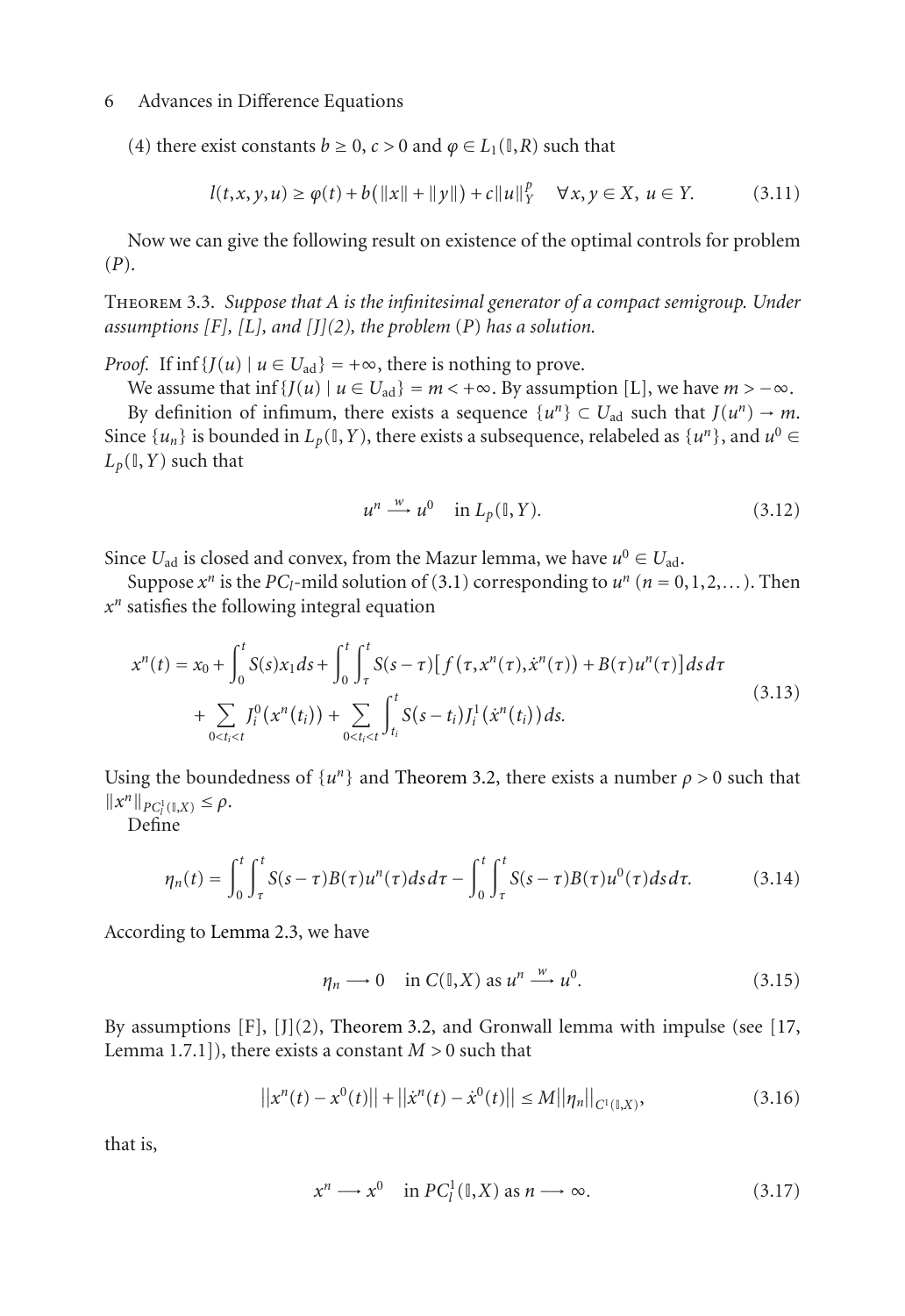Since  $PC_l^1(\mathbb{I}, X) \hookrightarrow L_1(\mathbb{I}, X)$ , using the assumption [L] and Balder's theorem (see [\[18](#page-16-10)]), we can obtain

$$
m = \lim_{n \to \infty} \int_0^T l(t, x^n(t), u^n(t)) dt \ge \int_0^T l(t, x^0(t), u^0(t)) dt = J(u^0) \ge m.
$$
 (3.18)

This means that *J* attains its minimum at  $u^0 \in U_{ad}$ .

#### <span id="page-6-0"></span>**4. Necessary conditions of optimality**

In this section, we present necessary conditions of optimality for Lagrange problem (*P*). Let  $(x^0, u^0)$  be an optimal pair.

[F∗] *f* satisfies the assumptions [F], *f* is continuously Frechet differentiable at *x*<sup>0</sup> and  $\dot{x}^0$ , respectively,  $f_x^0 \in L_1(0, \mathfrak{E}(X))$ ,  $f_x^0 \in L_\infty(0, \mathfrak{E}(X))$ ,  $f_x^0(t_i \pm 0) = f_x^0(t_i)$ ,  $f_x^0(t_i \pm 0) = f_x^0(t_i)$ for  $t_i \in \Theta$ , where  $f_x^0(t) = f_x(t, x^0(t), \dot{x}^0(t))$ ,  $f_x^0(t) = f_x(t, x^0(t), \dot{x}^0(t))$ .

[L<sup>∗</sup>] *l* is continuously Frechet differentiable on *x*, *x*<sup></sup> and *u*, respectively,  $l_x^0(·) \in L_1(ℝ)$ ,  $(X^*), l^0_{\mathfrak{X}}(\cdot) \in W^{1,1}(\mathbb{I}, X^*), l^0_{\mathfrak{U}}(\cdot) \in L_1(\mathbb{I}, Y^*), l^0_{\mathfrak{X}}(T) \in X^*, l^0_{\mathfrak{X}}(t_i \pm 0) = l^0_{\mathfrak{X}}(t_i)$  for  $t_i \in \Theta$ , where  $l_x^0(\cdot) = l_x(\cdot, x^0(\cdot), \dot{x}^0(\cdot), u^0(\cdot)), \ \ l_x^0(\cdot) = l_x(\cdot, x^0(\cdot), \dot{x}^0(\cdot), u^0(\cdot)), \ \ l_u^0(\cdot) = l_u(\cdot, x^0(\cdot), \dot{x}^0(\cdot), u^0(\cdot))$  $u^0(\cdot)$ ).

[J<sup>\*</sup>]  $J_i^0$ ( $J_i^1$ ) is continuously Frechet differentiable on  $x^0(x^0)$ , and  $J_{ix}^{10*}(t_i)D(A^*)$  ⊆  $D(A^*)$ , where  $J_{ix}^{00}(t_i) = J_{ix}^0(x^0(t_i)), J_{ix}^{10}(t_i) = J_{ix}^1(\dot{x}^0(t_i))$  (*i* = 1,2,...,*n*).

<span id="page-6-1"></span>In order to derive a priori estimate on solution of adjoint equation, we need the following generalized backward Gronwall lemma.

LEMMA 4.1. Let  $\varphi \in C(\mathbb{I}, X^*)$  *satisfy the following inequality:* 

$$
||\varphi(t)||_{X^*} \le a + b \int_t^T ||\varphi(s)||_{X^*} ds + c \int_t^T ||\varphi_s||_{B_0} ds \quad \forall t \in \mathbb{I},
$$
\n(4.1)

*where*  $a, b, c \ge 0$  *are constants, and*  $\|\varphi_s\|_{B_0} = \sup_{s \le \tau \le T} \|\varphi(\tau)\|_{X^*}$ *. Then* 

$$
||\varphi(t)||_{X^*} \le a \exp[(b+c)(T-t)].
$$
\n(4.2)

*Proof.* Setting  $\varphi(T - t) = \psi(t)$  for  $t \in \mathbb{I}$ ,  $\|\psi_t\|_B = \sup_{0 \le \tau \le t} \|\varphi(\tau)\|_{X^*}$ , we have

$$
||\psi(t)||_{X^*} \le a + b \int_0^t ||\psi(s)||_{X^*} ds + c \int_0^t ||\psi_s||_B ds.
$$
 (4.3)

Using [Lemma 2.4,](#page-3-2) we obtain

$$
\left| |\psi(t)| \right|_{X^*} \le a \exp\left[ (b+c)t \right];\tag{4.4}
$$

further,

$$
||\varphi(t)||_{X^*} \le a \exp[(b+c)(T-t)].
$$
\n(4.5)

The proof is completed.  $\Box$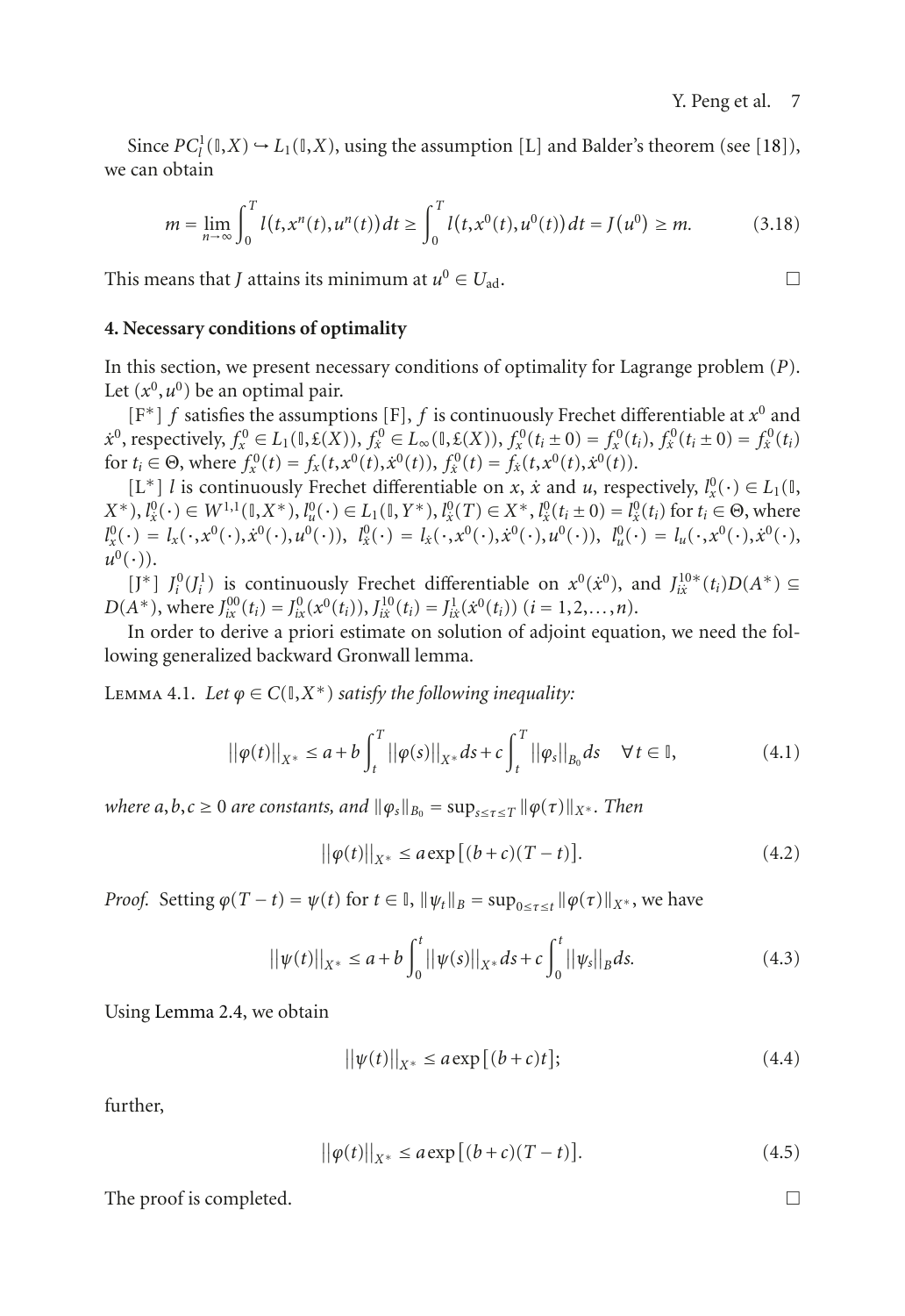Let *X* be a reflexive Banach space, let  $A^*$  be the adjoint operator of *A*, and let  $\{S^*(t), t \geq 0\}$ 0} be the adjoint semigroup of  $\{S(t), t \ge 0\}$ . It is a  $C_0$ -semigroup and its generator is just *A*<sup>∗</sup> (see [\[14,](#page-16-5) Theorem 2.4.4]).

We consider the following adjoint equation:

<span id="page-7-1"></span>
$$
\varphi''(t) = -(A^* \varphi(t))' - (f_{\tilde{x}}^{0*}(t) \varphi(t))' + f_{\tilde{x}}^{0*}(t) \varphi(t) + l_{\tilde{x}}^{0}(t) - l_{\tilde{x}}^{0}(t), \quad t \in [0, T) \setminus \Theta,
$$
  

$$
\varphi(T) = 0, \quad \Delta_r \varphi(t_i) = J_{\tilde{x}}^{10*}(t_i) \varphi(t_i), \quad t_i \in \Theta,
$$
  

$$
\varphi'(T) = -l_{\tilde{x}}^{0}(T), \quad \Delta_r \varphi'(t_i) = G_i(\varphi(t_i), \varphi'(t_i)), \quad t_i \in \Theta,
$$
\n(4.6)

where

$$
G_i(\varphi(t_i), \varphi'(t_i)) = [J_{ix}^{00*}(t_i) (A^* + f_x^{0*}(t_i)) - (A^* + f_x^{0*}(t_i)) J_{ix}^{10*}(t_i) \varphi(t_i) + J_{ix}^{00*}(t_i) \varphi'(t_i) + J_{ix}^{00*}(t_i) I_x^0(t_i). \tag{4.7}
$$

A function  $\varphi \in PC_r^1(\mathbb{I}, X^*) \cap PC_r(\mathbb{I}, D(A^*))$  is said to be a  $PC_r$ -mild solution of [\(4.6\)](#page-7-1) if  $\varphi$  is given by

$$
\varphi(t) = \int_{t}^{T} S^{*}(\tau - t) \Bigg[ \int_{\tau}^{T} (f_{x}^{0*}(s)\varphi(s) - l_{x}^{0}(s) + l_{x}^{0}(s))ds + f_{x}^{0*}(\tau)\varphi(\tau) + l_{x}^{0}(T) \Bigg] d\tau + \sum_{t_{i}>t} S^{*}(t_{i} - t) J_{ix}^{10*}(t_{i}) \varphi(t_{i}) + \sum_{t_{i}>t} \int_{t}^{t_{i}} S^{*}(\tau - t) G_{i}(\varphi(t_{i}), \varphi'(t_{i})) d\tau.
$$
\n(4.8)

<span id="page-7-4"></span>Lemma 4.2. *Assume that X is a reflexive Banach space. Under the assumptions [F*∗*], [L*∗*], [J\*],* the evolution [\(4.6\)](#page-7-1) has a unique  $PC_r$ -mild solution  $\varphi \in PC_r^1(\mathbb{I}, X^*)$ .

*Proof.* Consider the following equation:

<span id="page-7-3"></span><span id="page-7-2"></span><span id="page-7-0"></span>
$$
\varphi'(t) + (A^* + f_x^{0*}(t))\varphi(t) + \int_t^T \left[ f_x^{0*}(s)\varphi(s) + l_x^0(s) - l_x^{0'}(s) \right] ds
$$
  
\n
$$
= \sum_{t_i > t} G_i(\varphi(t_i), \varphi'(t_i)) - l_x^0(T), \quad t \in \mathbb{I} \setminus \Theta,
$$
  
\n
$$
\varphi(T) = 0, \quad \Delta_r \varphi(t_i) = J_{ix}^{10*}(t_i)\varphi(t_i), \quad t_i \in \Theta.
$$
\n(4.9)

Equation [\(4.9\)](#page-7-0) is a linear impulsive integro-differential equation. Setting  $t = T - s$ ,  $\psi(s) =$  $\varphi(T - s)$ , [\(4.9\)](#page-7-0) can be rewritten as

$$
\psi'(s) = (A^* + f_x^{0*}(T - s))\psi(s) + F(s) + \sum_{s_i < s} g_i(\psi(s_i), \psi'(s_i)), \quad s \in [0, T) \setminus \Lambda,
$$
  

$$
\psi(0) = 0, \quad \Delta_i \psi(s_i) = J_{ix}^{10*}(t_i) \psi(s_i), \quad s_i \in \Lambda = \{s_i = T - t_i \mid t_i \in \Theta\},
$$
\n(4.10)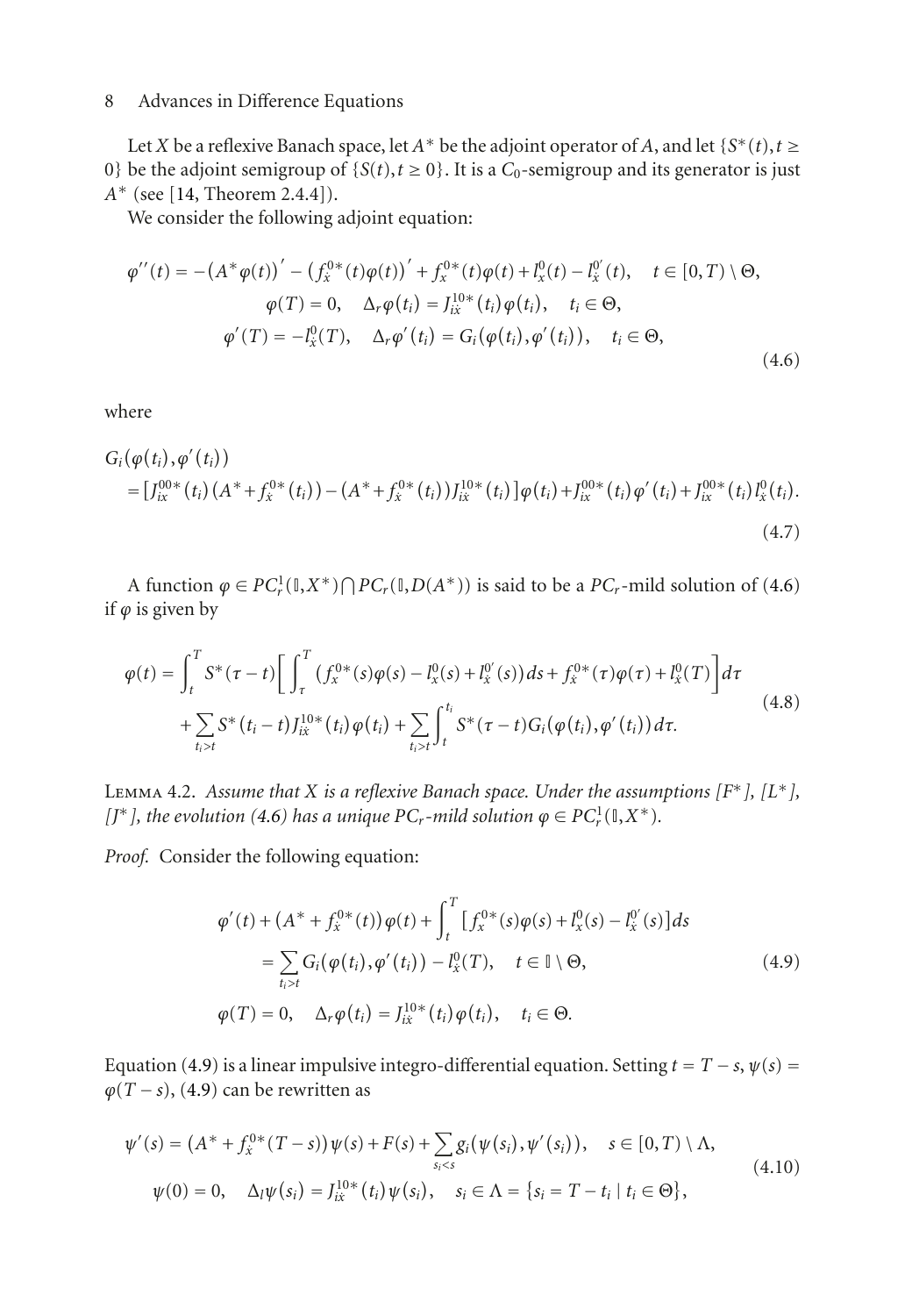where

$$
g_i(\psi(s_i), \psi'(s_i)) = \left[ (A^* + f_x^{0*}(t_i)) J_{ix}^{10*}(t_i) - J_{ix}^{00*}(t_i) (A^* + f_x^{0*}(t_i)) \right] \psi(s_i)
$$
  
+ 
$$
J_{ix}^{00*}(t_i) \psi'(t_i) - J_{ix}^{00*}(t_i) I_x^0(t_i),
$$
  
+ 
$$
F(s) = \int_{T-s}^T \left[ f_x^{0*}(\theta) \psi(T-\theta) + I_x^0(\theta) - I_x^{0'}(\theta) \right] d\theta + I_x^0(T).
$$
 (4.11)

Obviously, if  $\varphi$  is the classical solution of [\(4.9\)](#page-7-0), then it must be the *PC<sub>r</sub>*-mild solution of [\(4.6\)](#page-7-1). Now we show that [\(4.9\)](#page-7-0) has a unique classical solution  $\varphi \in PC^1(\mathbb{I}, X^*) \cap PC(\mathbb{I},$ *D*(*A*∗)).

For  $s \in [0, s_n]$ , prove that the following equation:

<span id="page-8-1"></span><span id="page-8-0"></span>
$$
\psi'(s) = A^* \psi(s) + f_x^{0*} (T - s) \psi(s) + F(s),
$$
  
\n
$$
\psi(0) = 0,
$$
\n(4.12)

has a unique classical solution  $\psi \in C^1([0,s_n],X^*) \cap C([0,s_n],D(A^*))$  given by

$$
\psi(s) = \int_0^s S^*(s-\tau) \left( f_{\hat{x}}^{0*}(T-\tau)\psi(\tau) + F(\tau) \right) d\tau.
$$
 (4.13)

By following the same procedure as in [\[16](#page-16-8), Theorem 4.A], one can verify that [\(4.12\)](#page-8-0) has a unique mild solution  $\psi \in C([0,s_n],X^*)$  given by expression [\(4.13\)](#page-8-1).

By the definition of *F*, it is easy to see that  $F \in L_1([0,s_n],X^*) \cap C((0,s_n),X^*)$ . Using [\(4.13\)](#page-8-1) and the basic properties of  $C_0$ -semigroup, we obtain  $\psi(s) \in D(A^*)$  for  $s \in [0, s_n]$ and

$$
\psi'(s) = f_x^{0*}(T-s)\psi(s) + F(s) + A^* \int_0^s S^*(s-\tau)(f_x^{0*}(T-\tau)\psi(\tau) + F(\tau))d\tau.
$$
 (4.14)

This implies  $\psi \in C^1((0,s_n),X^*)$  and  $\psi'(s_n-) = \psi'(s_n)$ . Using [\[14](#page-16-5), Theorem 5.2.13], [\(4.12\)](#page-8-0) has a unique classical solution  $\psi \in C^1((0,s_n),X^*) \cap C([0,s_n],D(X^*))$  given by the expres-sion [\(4.13\)](#page-8-1). In addition, the expressions (4.13) and [\(4.12\)](#page-8-0) imply  $\psi(0) = 0$ ,  $\psi'(0) = l_x^0(T)$ , and  $\psi(s_n - 0)$ ,  $\psi'(s_n - 0)$  exist. Furthermore,  $\psi \in C^1([0, s_n], X^*) \cap C([0, s_n], D(A^*)$ .

By assumption  $[I^*]$ , we have

$$
\psi_n^0 = \psi(s_n) + J_{n\dot{x}}^{10*}(t_n)\psi(s_n) \in D(A^*), \qquad \psi_n^1 = \psi'(s_n) + g_n(\psi(s_n), \psi'(s_n)) \in X^*.
$$
\n(4.15)

For  $s \in (s_n, s_{n-1}]$ , consider the following equation:

$$
\psi'(s) = (A^* + f_x^{0*}(T - s))\psi(s) + \int_{T-s}^{T-s_n} [f_x^{0*}(\theta)\psi(T - \theta) + l_x^0(\theta) - l_x^{0'}(\theta)]d\theta + \psi_n^1,\n\psi(s_n +) = \psi_n^0,
$$
\n(4.16)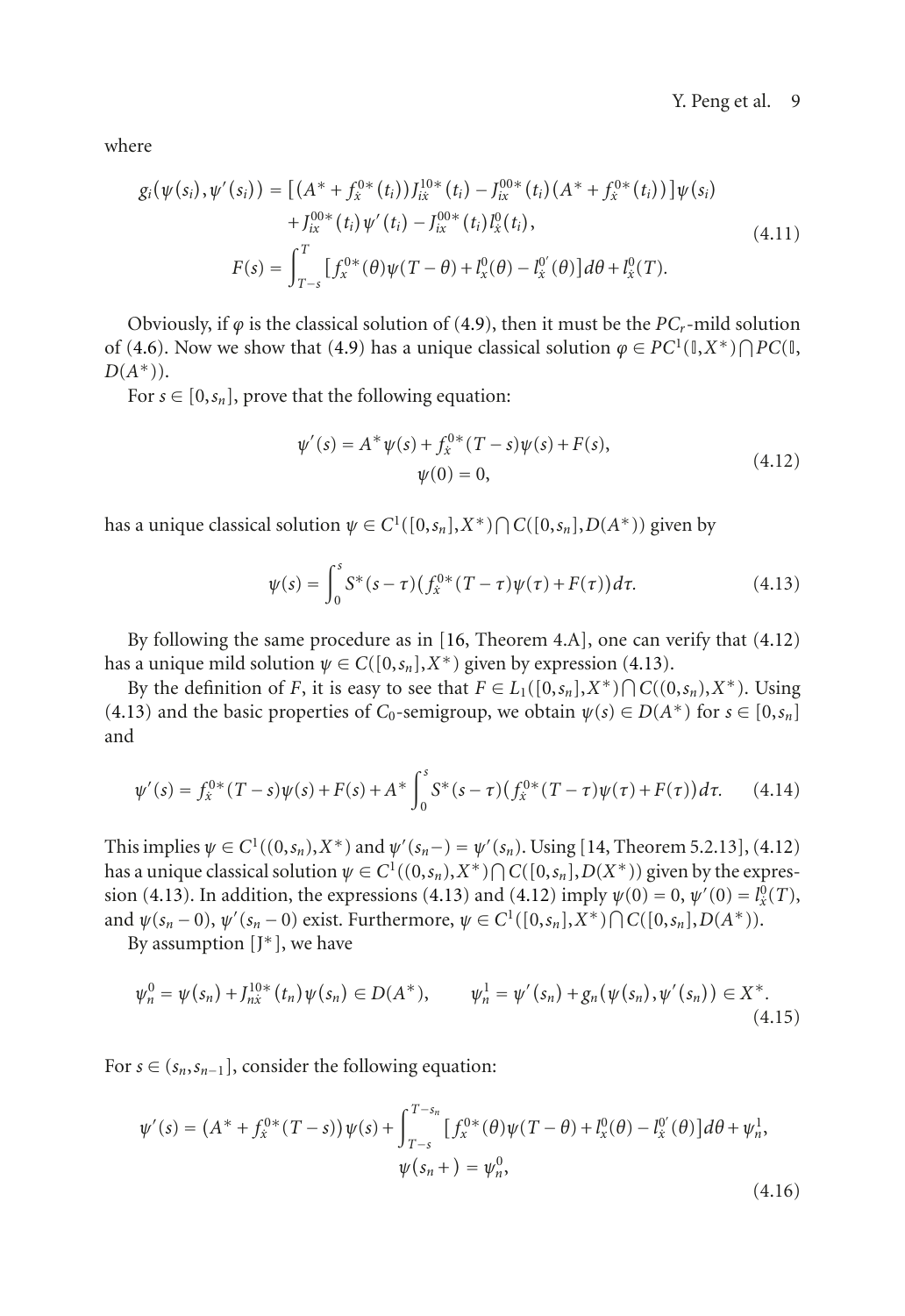that is, study the following equation:

$$
\psi'(s) = (A^* + f_x^{0*}(T - s))\psi(s) + F(s) + g_n(\psi(s_n), \psi'(s_n)),
$$
  

$$
\psi(s_n + ) = \psi_n^0.
$$
 (4.17)

By following the same procedure as on time interval  $[0, s_n]$ , it has a unique classical solution given by

$$
\psi(s) = S^*(s - s_n)\psi_n^0 + \int_{s_n}^s S^*(s - \tau) \left[ f_x^{0*}(T - \tau)\psi(\tau) + F(\tau) + g_n(\psi(s_n), \psi'(s_n)) \right] d\tau.
$$
\n(4.18)

In general, for  $s \in (s_i, s_{i-1}]$  ( $i = 0, 1, \ldots, n$ ), consider the following equation:

$$
\psi'(s) = (A^* + f_x^{0*}(T - s))\psi(s) + F(s) + g_i(\psi(s_i), \psi'(s_i)),
$$
  
\n
$$
\psi(s_i) = \psi(s_i) + J_{ik}^{10*}(t_i)\psi(s_i) \in D(A^*).
$$
\n(4.19)

It has a unique classical solution given by

$$
\psi(s) = S^*(s - s_i)\psi_i^0 + \int_{s_i}^s S^*(s - \tau) \left[ \int_{\dot{x}}^{0*} (T - \tau)\psi(\tau) + F(\tau) + g_i(\psi(s_i), \psi'(s_i)) \right] d\tau.
$$
\n(4.20)

Repeating the procedure till the time interval which is expanded, and combining all of the solutions on  $[t_i, t_{i+1}]$  ( $i = 0, 1, \ldots, n$ ), we obtain classical solution of [\(4.10\)](#page-7-2) given by

$$
\psi(s) = \int_0^s S^*(s-\tau) \left[ f_x^{0*}(T-\tau)\psi(\tau) + F(\tau) \right] d\tau + \sum_{0 < s_i < s} \left[ S^*(s-s_i) J_{ix}^{10*}(t_i) \psi(s_i) + \int_{s_i}^s S^*(s-\tau) g_i(\psi(s_i), \psi'(s_i)) d\tau \right].
$$
\n(4.21)

Further, [\(4.9\)](#page-7-0) has a unique classical solution  $\varphi \in PC^1(\mathbb{I}, X^*) \cap PC(\mathbb{I}, D(A^*))$  given by  $(4.8).$  $(4.8).$ 

Using the assumption [F<sup>\*</sup>], [\[3,](#page-15-3) Corollary 3.2], and [\[2,](#page-15-2) Theorem 2],  ${A^*(t) = A^* +$ *f*<sup>0∗</sup>(*t*) | *t* ∈ **I**} generates a strongly continuous evolution operator  $U^*(t,s)$ , 0 ≤ *s* ≤ *t* ≤ *T*. For simplicity, we have the following result.

*Remark 4.3.* The *PC*-mild solution  $\varphi$  of [\(4.6\)](#page-7-1) can be rewritten as

$$
\varphi(t) = \int_{t}^{T} U^{*}(\tau, t) \Bigg[ \int_{\tau}^{T} (f_{x}^{0*}(s)\varphi(s) + l_{x}^{0}(s) - l_{x}^{0'}(s))ds + l_{x}^{0}(T) \Bigg] d\tau + \sum_{t_{i} > t} U^{*}(t_{i}, t) J_{ix}^{10*}(t_{i}) \varphi(t_{i}) + \sum_{t_{i} > t} \int_{t}^{t_{i}} U^{*}(\tau, t) G_{i}(\varphi(t_{i}), \varphi'(t_{i})) d\tau.
$$
\n(4.22)

Now we can give the necessary conditions of optimality for Lagrange problem (*P*).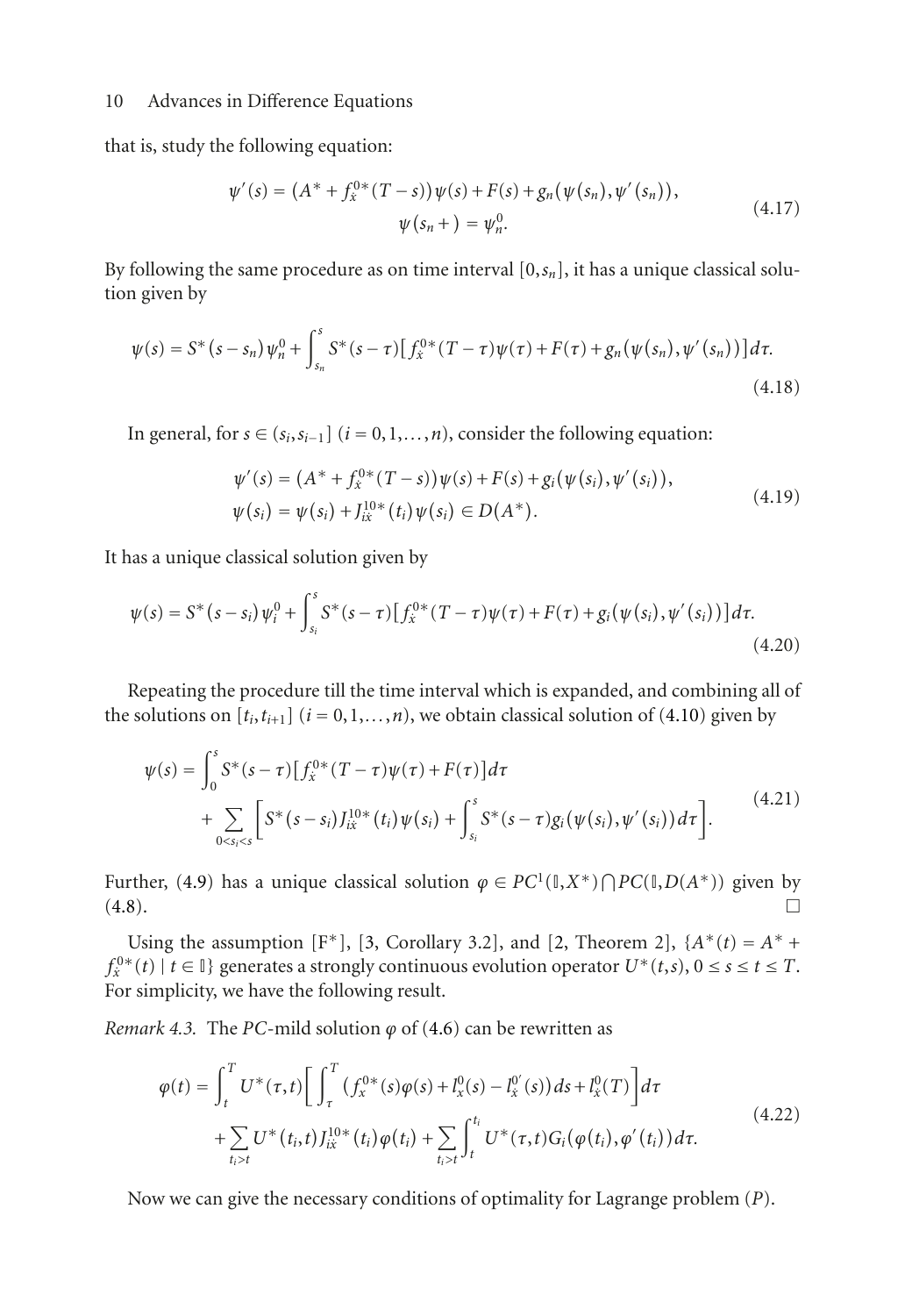Theorem 4.4. *Suppose both X and Y be reflexive Banach spaces. Under the assumption of [Theorem 3.2](#page-4-0) and assumptions [B], [F<sup>\*</sup>], [L<sup>\*</sup>], and [J<sup>\*</sup>], then, in order that the pair {* $x^0, u^0$ *} be optimal, it is necessary that there exists a function*  $\varphi \in PC_r^1(\mathbb{I}, X^*) \bigcap PC_r(\mathbb{I}, D(A^*))$  *such that the following evolution equations and inequality hold:*

$$
\dot{x}^{0}(t) = A\dot{x}^{0}(t) + f(t, x^{0}(t), \dot{x}^{0}(t)) + B(t)u^{0}(t), \quad t \in (0, T] \setminus \Theta,
$$
\n
$$
x^{0}(0) = x_{0}, \Delta_{l}x^{0}(t_{i}) = J_{i}^{0}(x^{0}(t_{i})), \quad t_{i} \in \Theta,
$$
\n
$$
\dot{x}^{0}(0) = x_{1}, \Delta_{l}\dot{x}^{0}(t_{i}) = J_{i}^{1}(\dot{x}^{0}(t_{i})), \quad t_{i} \in \Theta;
$$
\n
$$
\varphi''(t) = -(A^{*}\varphi(t))' + f_{x}^{0*}(t)\varphi(t) - (f_{x}^{0*}(t)\varphi(t))' + I_{x}^{0}(t) - I_{x}^{0'}(t), \quad t \in [0, T) \setminus \Theta,
$$
\n
$$
\varphi(T) = 0, \Delta_{r}\varphi(t_{i}) = J_{i\omega}^{10}(t_{i})\varphi(t_{i}), \quad t_{i} \in \Theta,
$$
\n
$$
\varphi'(T) = I_{x}^{0}(T), \Delta_{r}\varphi'(t_{i}) = G_{i}(\varphi(t_{i}), \varphi'(t_{i})), \quad t_{i} \in \Theta;
$$
\n(4.24)

<span id="page-10-2"></span><span id="page-10-0"></span>
$$
\int_0^T \left\langle l_u^0(t) + B^*(t)\varphi(t), u(t) - u^0(t) \right\rangle_{Y^*,Y} dt \ge 0, \quad \forall u \in U_{ad}.
$$
 (4.25)

*Proof.* Since  $(x^0, u^0) \in PC_l^1(\mathbb{I}, X) \times U_{ad}$  is an optimal pair, it must satisfy [\(4.23\)](#page-10-0).

Since  $U_{ad}$  is convex, it is clear that  $u^{\varepsilon} = u^0 + \varepsilon(u - u^0) \in U_{ad}$  for  $\varepsilon \in [0,1]$ ,  $u \in U_{ad}$ . Let *x*<sup>*ε*</sup> denote the *PC<sub>l</sub>*-mild solution of [\(3.1\)](#page-3-1) corresponding to the control *u<sup>ε</sup>*. Using assumption [J<sup>\*</sup>], *J* is Gateaux differentiable, and the G-derivative of *J* at  $u^0$  in the direction  $u - u^0$ can be given by

$$
\lim_{\varepsilon \to 0} \frac{J(u^{\varepsilon}) - J(u^0)}{\varepsilon} \n= \int_0^T \langle l_x^0(t), y(t) \rangle_{X^*,X} dt + \int_0^T \langle l_x^0(t), \dot{y}(t) \rangle_{X^*,X} dt + \int_0^T \langle l_u^0(t), u(t) - u^0(t) \rangle_{Y^*,Y} dt \n= \int_0^T \langle l_x^0(t) - l_x^{0'}(t), y(t) \rangle_{X^*,X} dt + \int_0^T \langle l_u^0(t), u(t) - u^0(t) \rangle_{Y^*,Y} dt \n+ \langle l_x^0(T), y(T) \rangle_{X^*,X} - \langle l_x^0(0), y(0) \rangle_{X^*,X} - \sum_{i=1}^n \langle l_x^0(t_i), \Delta_i y(t_i) \rangle_{X^*,X},
$$
\n(4.26)

where the process  $y \in PC_l^1(\mathbb{I}, X)$  is the Gateaux derivative of solution *x* at  $u^0$  in the direction  $u - u^0$  which satisfies the following equation:

<span id="page-10-1"></span>
$$
\ddot{y}(t) = (A + f_x^0(t)) \dot{y}(t) + f_x^0(t) y(t) + B(t) [u(t) - u^0(t)], \quad t \in (0, T] \setminus \Theta,
$$
  
\n
$$
y(0) = 0, \qquad \Delta_i y(t_i) = J_{ix}^{00}(t_i) y(t_i), \quad t_i \in \Theta,
$$
  
\n
$$
\dot{y}(0) = 0, \qquad \Delta_i \dot{y}(t_i) = J_{ix}^{10}(t_i) \dot{y}(t_i), \quad t_i \in \Theta.
$$
\n(4.27)

This is usually known as the variational equation. By following the same procedure as in [Theorem 3.2,](#page-4-0) one can easily establish that  $(4.27)$  has a unique  $PC_l$ -mild solution  $y$  given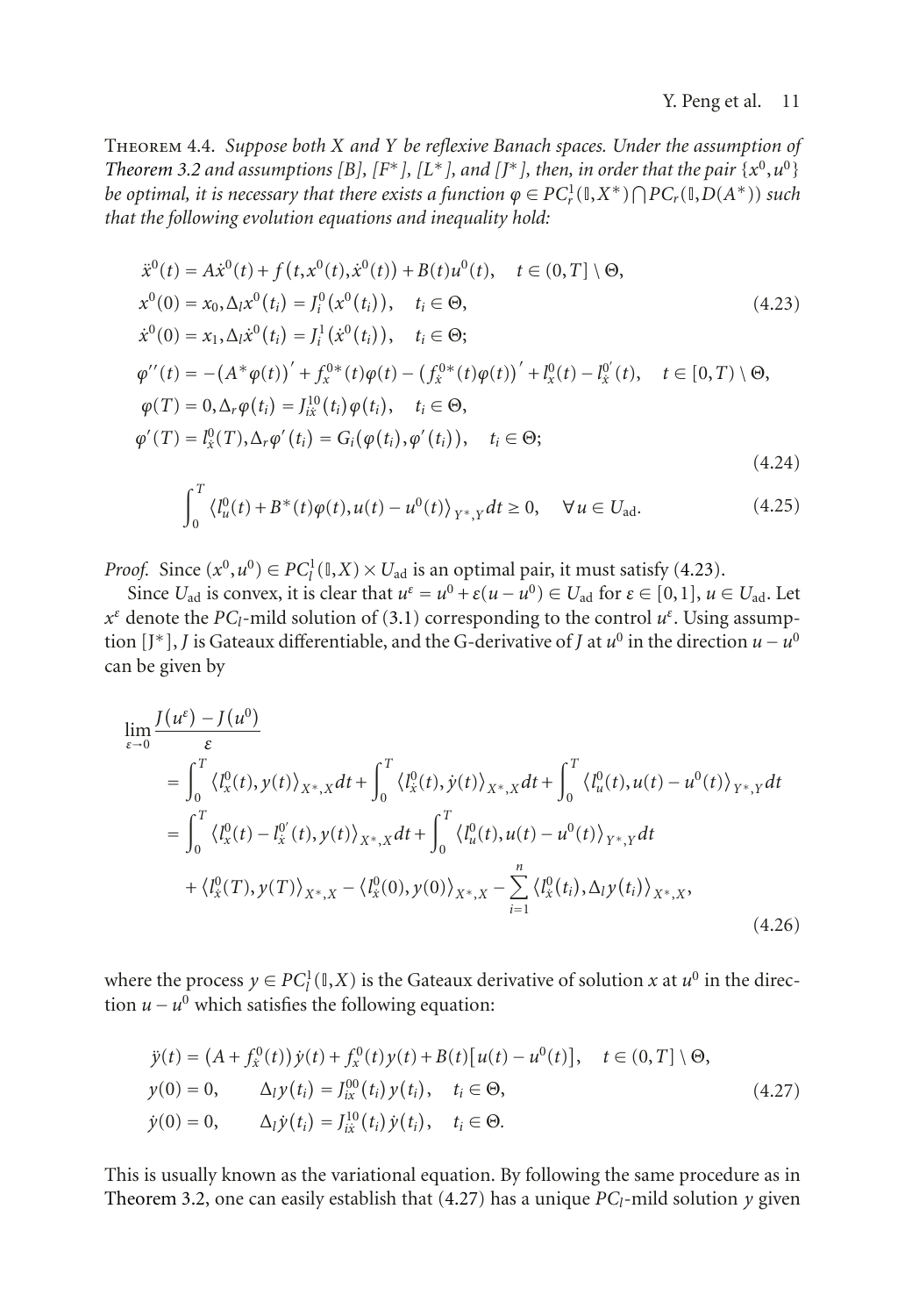by

$$
y(t) = \int_0^t \int_0^{t-\tau} S(\nu) [f_x^0(\tau) y(\tau) + f_x^0(\tau) \dot{y}(\tau) + B(\tau) (u(\tau) - u^0(\tau))] d\nu d\tau + \sum_{0 \le t_i \le t} [f_{ix}^{00}(t_i) y(t_i) + \int_{t_i}^t S(\nu - t_i) J_{ix}^{10}(t_i) \dot{y}(t_i) d\nu].
$$
\n(4.28)

Since  $u^0$  is the optimal control, we have the following inequality:

$$
\int_{0}^{T} \left\langle l_{x}^{0}(t) - l_{x}^{0'}(t), y(t) \right\rangle_{X^{*}, X} dt + \int_{0}^{T} \left\langle l_{u}^{0}(t), u(t) - u^{0}(t) \right\rangle_{Y^{*}, Y} dt + \left\langle l_{x}^{0}(T), y(T) \right\rangle_{X^{*}, X} - \sum_{i=1}^{n} \left\langle l_{x}^{0}(t_{i}), \Delta_{i} y(t_{i}) \right\rangle_{X^{*}, X} \geq 0.
$$
\n(4.29)

Due to the reflexivity of Banach space *X*, we have the Yosida approximation  $\lambda_k R(\lambda_k, \lambda_k)$  $A^*$ ) → *I*<sup>\*</sup> as  $\lambda_k$  → ∞, where  $R(\lambda_k, A^*)$  is the resolvent of  $A^*$  for  $\lambda_k \in \rho(A^*)$  and  $I^*$  stands for the identity operator in *X*<sup>\*</sup>. Consider the Yosida approximation of  $f_x^{0*}$ ,  $f_x^{0*}$ ,  $f_x^{0*}$ ,  $f_y^{0*}$ ,  $f_z^{0*}$  $l_x^0(T)$ ,  $J_{ix}^{00*}(t_i)$ ,  $J_{ix}^{10*}(t_i)$  given by

$$
f_{x}^{k*}(\cdot) = \lambda_{k} R(\lambda_{k}, A^{*}) f_{x}^{0*}(\cdot), \quad l_{x}^{k}(\cdot) = \lambda_{k} R(\lambda_{k}, A^{*}) l_{x}^{0}(\cdot), \quad l_{x}^{k}(\cdot) = \lambda_{k} R(\lambda_{k}, A^{*}) l_{x}^{0}(\cdot),
$$
  
\n
$$
J_{ix}^{k*}(t_{i}) = \lambda_{k} R(\lambda_{k}, A^{*}) J_{ix}^{00*}(t_{i}), \quad J_{ix}^{k*}(t_{i}) = \lambda_{k} R(\lambda_{k}, A^{*}) J_{ix}^{10*}(t_{i}), \quad l_{x}^{k}(T) = \lambda_{k} R(\lambda_{k}, A^{*}) l_{x}^{0}(T),
$$
  
\n(4.30)

which take values in  $D(A^*)$ .

Consider the following evolution equation:

<span id="page-11-0"></span>
$$
\varphi'_{k}(t) = -(A^{*}(t)\varphi_{k}(t))' + f_{x}^{k*}(t)\varphi_{k}(t) + l_{x}^{k}(t) - l_{x}^{k'}(t), \quad t \in [0, T) \setminus \Theta,
$$
  
\n
$$
\varphi_{k}(T) = 0, \quad \Delta_{r}\varphi_{k}(t_{i}) = J_{ik}^{k*}(t_{i})\varphi_{k}(t_{i}), \quad t_{i} \in \Theta,
$$
  
\n
$$
\varphi'_{k}(T) = l_{x}^{k}(T), \quad \Delta_{r}\varphi'_{k}(t_{i}) = G_{i}^{k}(\varphi_{k}(t_{i}), \varphi'_{k}(t_{i})), \quad t_{i} \in \Theta,
$$
\n(4.31)

where

$$
G_i^k(\varphi_k(t_i), \varphi'_k(t_i)) = [J_x^{k*}(t_i)A^*(t_i) - A^*(t_i)J_{ik}^{1k*}(t_i)]\varphi_k(t_i) + J_{ix}^{k*}(t_i)\varphi'_k(t_i) + J_{ix}^{k*}(t_i)J_x^k(t_i). \tag{4.32}
$$

Similar to the proof of [Lemma 4.2,](#page-7-4) one can show that [\(4.31\)](#page-11-0) has a unique class solution *ϕk* given by

<span id="page-11-1"></span>
$$
\varphi_{k}(t) = \int_{t}^{T} U^{*}(\tau, t) \Bigg[ \int_{\tau}^{T} (f_{x}^{k*}(s)\varphi_{k}(s) + l_{x}^{k}(s) - l_{x}^{k'}(s))ds + l_{x}^{k}(T) \Bigg] d\tau + \sum_{t_{i} > t} \Bigg[ U^{*}(t_{i}, t) J_{ix}^{k*}(t_{i}) \varphi_{k}(t_{i}) + \int_{t}^{t_{i}} U^{*}(\tau, t) G_{i}^{k}(\varphi_{k}(t_{i}), \varphi_{k}'(t_{i})) d\tau \Bigg].
$$
\n(4.33)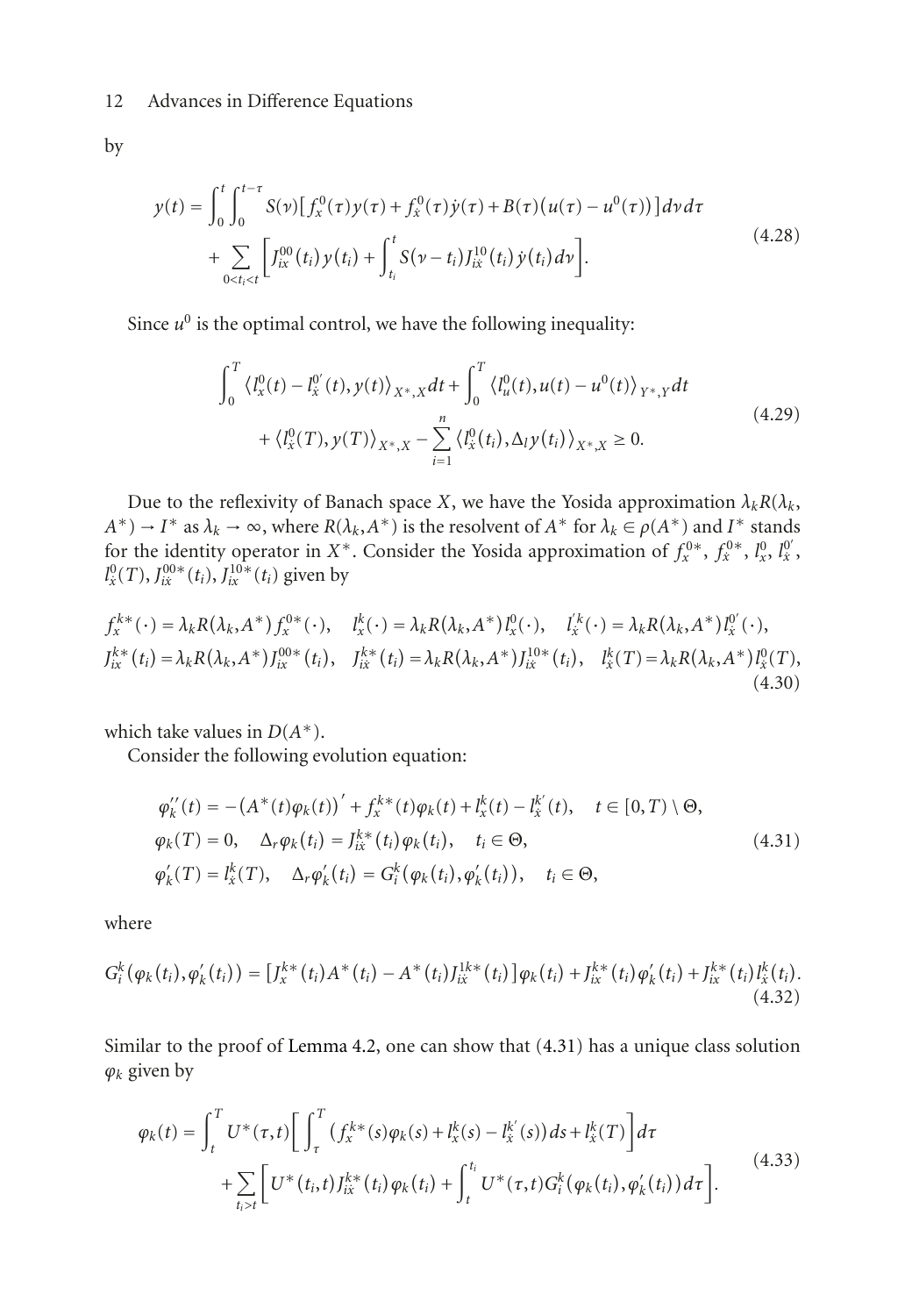Next, show that

$$
\varphi_k \longrightarrow \varphi \quad \text{in } PC^1_r(0, X^*) \text{ as } \lambda_k \longrightarrow \infty. \tag{4.34}
$$

Employing the method of proof for [Lemma 4.2,](#page-7-4) there exists a number  $M_0 > 0$  such that

$$
\|\varphi\|_{PC^1(\mathbb{I},X^*)}, \|\varphi_k\|_{PC^1(\mathbb{I},X^*)} \le M_0 \quad (k=1,2,...). \tag{4.35}
$$

Setting

$$
F_k(t) = \int_t^T (f_x^{k*}(s)\varphi_k(s) + l_x^k(s) - l_x^k'(s))ds + l_x^k(T) \quad (k = 0, 1, \cdots),
$$
  
\n
$$
a_k = ||l_x^k - l_x^k - l_x^0 + l_x^0||_{L_1(I, X^*)} + ||l_x^k(T) - l_x^0(T)||_{X^*} + M_0||f_x^{k*} - f_x^{0*}||_{L_1(I, \mathcal{L}(X^*))},
$$
\n(4.36)

it follows that

$$
||F_k(t) - F_0(t)||_{X^*}
$$
  
\n
$$
\le a_k + ||f_x^{0*}||_{L_1(I, \xi(X^*))} ||(\varphi_k)_t - \varphi_t||_{B_0} + ||f_x^{0*}||_{L_1(I, \xi(X^*))} ||\varphi_k(t) - \varphi(t)||_{X^*}.
$$
\n(4.37)

For  $t \in [t_n, T]$ , we have

$$
\left| \left| \varphi_k(t) - \varphi(t) \right| \right|_{X^*} \le \alpha T a_k + \alpha \theta \int_t^T \left| \left| \varphi_k(\tau) - \varphi(\tau) \right| \right|_{X^*} d\tau + \alpha \theta \int_t^T \left| \left| \left( \varphi_k \right)_{\tau} - \varphi_{\tau} \right| \right|_{B_0} d\tau,
$$
\n(4.38)

where  $\theta = \|f_x^{0*}\|_{L_1([0,T], \xi(X^*))}$ ,  $\alpha = \sup\{\|U^*(t,s)\|_{\xi(X^*)} \mid 0 \le s \le t \le T\}$ . By [Lemma 4.1,](#page-6-1) we obtain

$$
\left| \left| \varphi_k(t) - \varphi(t) \right| \right|_{X^*} \le a_k \alpha T e^{2\alpha T \theta}.
$$
\n(4.39)

Further,

<span id="page-12-0"></span>
$$
\left| \left| \varphi_k'(t) - \varphi'(t) \right| \right|_{X^*} \le \lambda a_k e^{2\alpha T \theta},\tag{4.40}
$$

 $\text{where } ω = \sup_{0 \le t \le T} ||A^*(t)||_{\pounds(D(A^*), X^*)}, \lambda = (1 + T)(1 + αω + 2αθ).$  Hence

$$
||\varphi_k(t) - \varphi(t)||_{X^*} + ||\varphi'_k(t) - \varphi'(t)||_{X^*} \le 2\lambda a_k e^{2\alpha T \theta} \quad \text{for } t \in [t_n, T].
$$
 (4.41)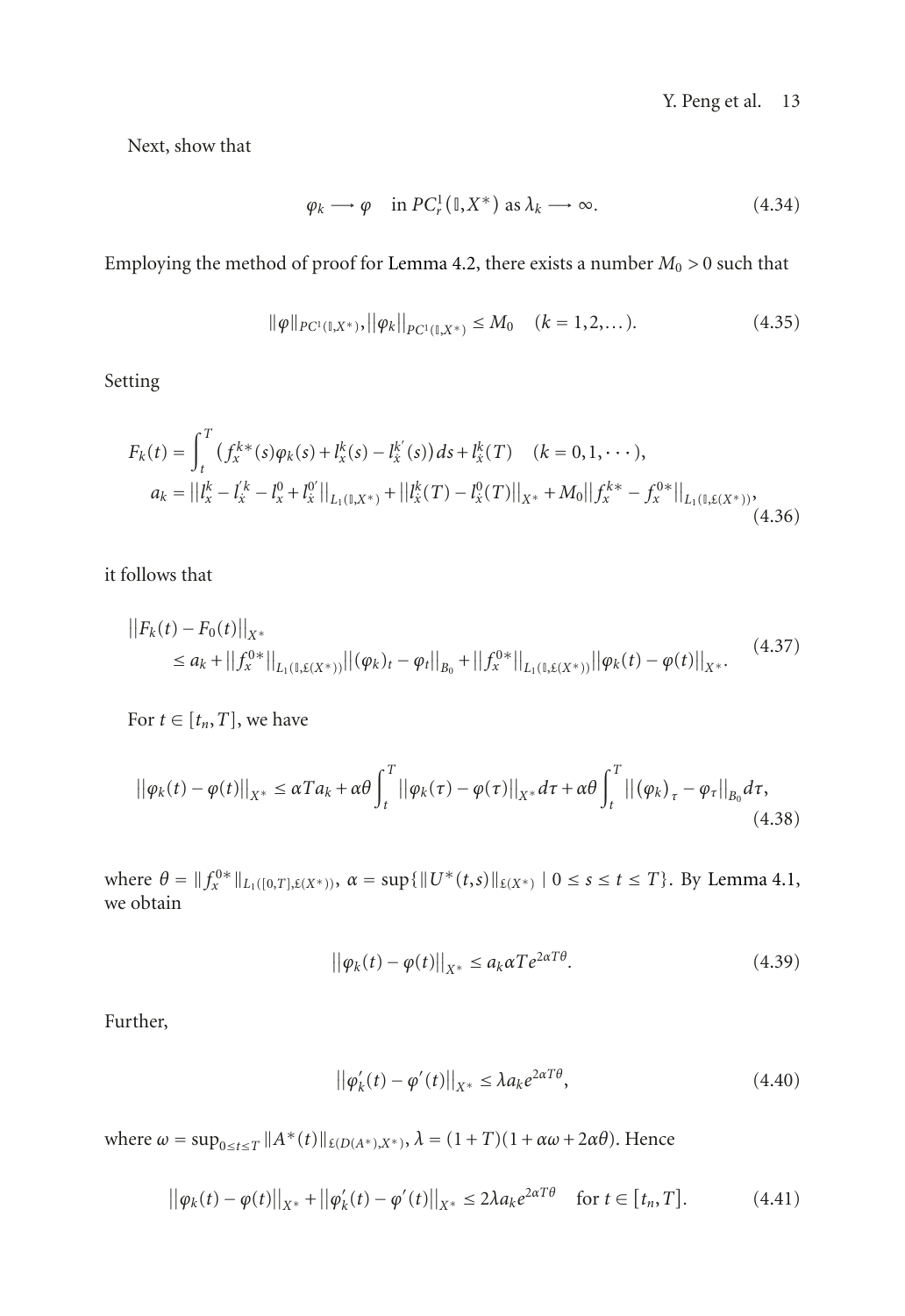Using [\(4.8\)](#page-7-3), [\(4.33\)](#page-11-1), and [\(4.41\)](#page-12-0), we have

$$
||\varphi_k(t_n - 0) - \varphi(t_n - 0)||_{X^*} \le h_k = b_k + c_k + \lambda(2\delta + 1)a_k e^{2\alpha T\theta},
$$
  
 
$$
||\varphi'_k(t_n - 0) - \varphi'(t_n - 0)||_{X^*} \le h_k,
$$
 (4.42)

where

$$
b_k = M_0(\omega + 1) \sum_{i=1}^n \left( 2||J_{ix}^{k*}(t_i) - J_{ix}^{00*}(t_i)||_{\mathfrak{L}(X^*)} + ||J_{ix}^{k*}(t_i) - J_{ix}^{10}(t_i)||_{\mathfrak{L}(X^*)} \right),
$$
  
\n
$$
c_k = \sum_{i=1}^n ||J_{ix}^{k*}(t_i)J_x^k(t_n) - J_{ix}^{00*}(t_i)J_x^0(t_n)||_{X^*},
$$
  
\n
$$
\delta = (\omega + 1) \sum_{i=1}^n \left( 2||J_{ix}^{00*}(t_i)||_{\mathfrak{L}(X^*)} + ||J_{ix}^{10*}(t_i)||_{\mathfrak{L}(X^*)} \right).
$$
\n(4.43)

Hence, for  $t \in (t_{n-1}, t_n)$ , we also obtain

$$
||\varphi_k(t) - \varphi(t)||_{X^*} + ||\varphi_k'(t) - \varphi'(t)||_{X^*} \le 2\lambda (a_k + h_k) e^{2\alpha T \theta}.
$$
 (4.44)

By the same procedure, there exists  $\gamma > 0$  such that

$$
||\varphi_k(t) - \varphi(t)||_{X^*} + ||\varphi'_k(t) - \varphi'(t)||_{X^*} \le \gamma(a_k + b_k + c_k) \quad \text{for } t \in \mathbb{I}.
$$
 (4.45)

This proves that

$$
\varphi_k \longrightarrow \varphi \quad \text{in } PC_r^1(\mathbb{I}, X^*) \text{ as } \lambda_k \longrightarrow \infty. \tag{4.46}
$$

Define

$$
\eta_k = \int_0^T \left\langle \varphi(t) - \varphi_k(t), B(t) \left( u(t) - u^0(t) \right) \right\rangle_{X^*,X} dt, \tag{4.47}
$$

and observe that  $\eta_k \to 0$  as  $k \to \infty$ . Thus

$$
\int_{0}^{T} \langle \varphi(t), B(t) (u(t) - u^{0}(t)) \rangle_{X^{*}, X} dt
$$
\n
$$
= \int_{0}^{T} \langle \varphi(t) - \varphi_{k}(t), B(t) (u(t) - u^{0}(t)) \rangle_{X^{*}, X} dt + \int_{0}^{T} \langle \varphi_{k}(t), B(t) (u(t) - u^{0}(t)) \rangle_{X^{*}, X} dt
$$
\n
$$
= \eta_{k} + \int_{0}^{T} \langle l_{x}^{k}(t) - l_{x}^{k}(t), y(t) \rangle_{X^{*}, X} dt + \langle l_{x}^{k}(T), y(T) \rangle_{X^{*}, X} - \sum_{i=1}^{n} \langle l_{x}^{k}(t_{i}), \Delta_{i} y(t_{i}) \rangle_{X^{*}, X}
$$
\n(4.48)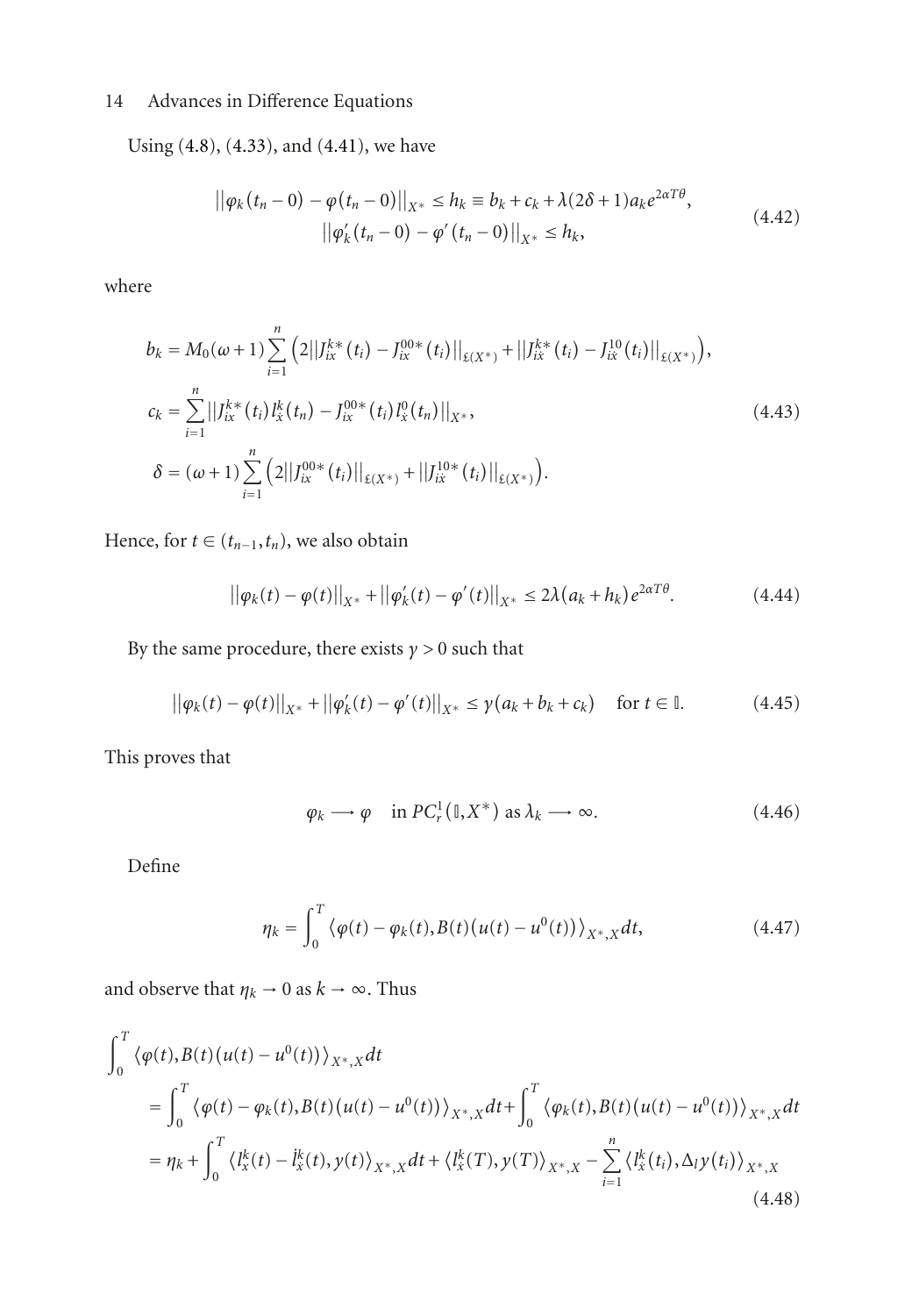for  $\lambda_k \in \rho(A^*) > 0$ . Taking the limit  $k \to \infty$ , we find that

$$
\int_{0}^{T} \langle \varphi(t), B(t) (u(t) - u^{0}(t)) \rangle_{X^{*}, X} dt
$$
\n
$$
= \int_{0}^{T} \langle l_{x}^{0}(t) - l_{x}^{0}(t), y(t) \rangle_{X^{*}, X} dt + \langle l_{x}^{0}(T), y(T) \rangle_{X^{*}, X} - \sum_{i=1}^{n} \langle l_{x}^{0}(t_{i}), \Delta_{i} y(t_{i}) \rangle_{X^{*}, X}. \tag{4.49}
$$

Further,

$$
\int_0^T \left\langle l_u(t, x^0(t), u^0(t)) + B^*(t) \varphi(t), u(t) - u^0(t) \right\rangle_{Y^*,Y} dt \ge 0, \quad \forall u \in U_{ad}.
$$
 (4.50)

Thus, we have proved all the necessary conditions of optimality given by [\(4.23\)](#page-10-0)–[\(4.25\)](#page-10-2).  $\Box$ 

At the end of this section, an example is given to illustrate our theory. Consider the following problem:

$$
\frac{\partial^2}{\partial t^2}x(t,y)
$$
\n
$$
= \Delta \frac{\partial}{\partial t}x(t,y) + \sqrt{x^2(t,y)+1} + \sqrt{\left(\frac{\partial}{\partial t}x(t,y)\right)^2 + 1} + u(t,y), \quad y \in \Omega, t \in (0,1] \setminus \left\{\frac{1}{3}, \frac{2}{3}\right\},
$$
\n
$$
x(0,y) = 0, \quad x\left(\frac{i}{3} + 0, y\right) - x\left(\frac{i}{3} - 0, y\right) = x\left(\frac{i}{3}, y\right), \quad i = 1,2, y \in \Omega,
$$
\n
$$
\frac{\partial}{\partial t}x(t,y)|_{t=0} = 0, \quad \frac{\partial}{\partial t}x(t,y)|_{t=i/3+0} - \frac{\partial}{\partial t}x(t,y)|_{t=i/3-0} = \frac{\partial}{\partial t}x(t,y)|_{t=i/3}, \quad i = 1,2, y \in \Omega,
$$
\n
$$
x(t,y)|_{[0,1] \times \partial\Omega} = 0, \quad \frac{\partial}{\partial t}x(t,y)|_{[0,1] \times \partial\Omega} = 0,
$$
\n(4.51)

with the cost function

<span id="page-14-0"></span>
$$
J(u) = \int_0^1 \int_{\Omega} |x(t,\xi)|^2 d\xi dt + \int_0^1 \int_{\Omega} \left| \frac{\partial}{\partial t} x(t,\xi) \right|^2 d\xi dt + \int_0^1 \int_{\Omega} |u(t,\xi)|^2 d\xi dt, \quad (4.52)
$$

where  $Ω ⊂ R<sup>3</sup>$  is bounded domain,  $∂Ω ∈ C<sup>3</sup>$ .

For the problem [\(4.51\)](#page-14-0), one can show the following theorem.

THEOREM 4.5. *In order that the pair*  $\{x^0, u^0\} \in PC^1_l([0,1], L_2(\Omega)) \times L_2([0,1], L_2(\Omega))$  *be optimal, it is necessary that there exists a*  $\varphi \in PC_r^1([0,1], L_2(\Omega))$  *such that the following*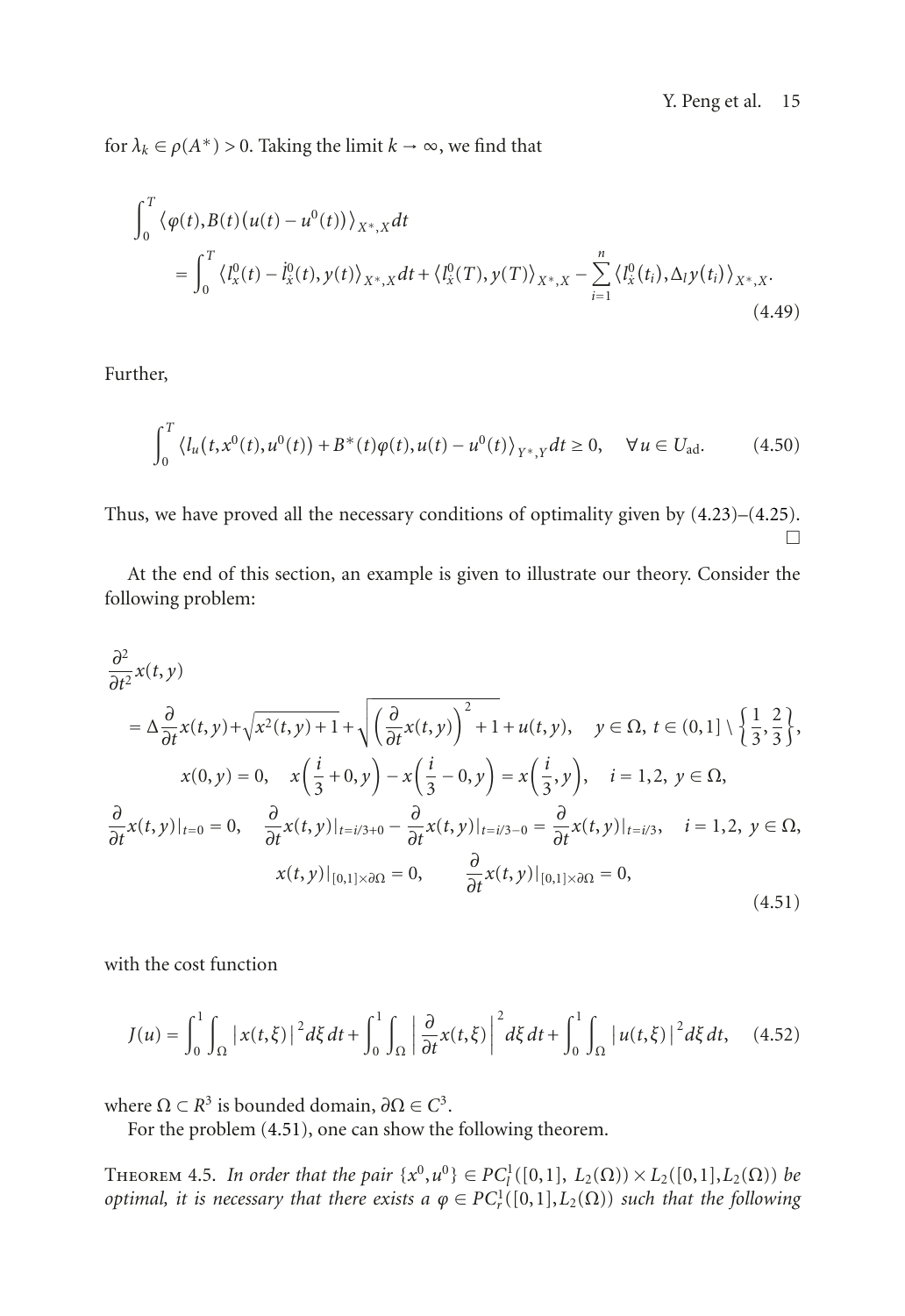*evolution equations and inequality hold:*

$$
\frac{\partial^2}{\partial t^2}x^0(t,y) = \Delta \frac{\partial}{\partial t}x^0(t,y) + \sqrt{(x^0(t,y))^2 + 1} + \sqrt{\left(\frac{\partial}{\partial t}x^0(t,y)\right)^2 + 1} + u^0(t,y),
$$
\n
$$
y \in \Omega, t \in (0,1] \setminus \left\{\frac{1}{3},\frac{2}{3}\right\},
$$
\n
$$
x^0(0,y) = 0, \quad x^0\left(\frac{i}{3} + 0, y\right) - x^0\left(\frac{i}{3} - 0, y\right) = x^0\left(\frac{i}{3}, y\right), \quad i = 1,2, y \in \Omega,
$$
\n
$$
\frac{\partial}{\partial t}x^0(t,y)_{t=0} = 0, \quad \frac{\partial}{\partial t}x^0(t,y)|_{t=i/3+0} - \frac{\partial}{\partial t}x^0(t,y)|_{t=i/3-0} = \frac{\partial}{\partial t}x^0(t,y)|_{t=i/3},
$$
\n
$$
i = 1,2, y \in \Omega,
$$
\n
$$
x^0(t,y)|_{[0,1] \times \partial \Omega} = 0, \quad \frac{\partial}{\partial t}x^0(t,y)|_{[0,1] \times \Omega} = 0;
$$
\n
$$
\frac{\partial^2}{\partial t^2}\varphi(t,y) = -\frac{\partial}{\partial t}\left(\Delta \varphi(t,y) + \frac{(\partial/\partial t)x^0(t,y)\varphi(t,y)}{\sqrt{((\partial/\partial t)x^0(t,y))^2 + 1}}\right) + \frac{x^0(t,y)\varphi(t,y)}{\sqrt{(x^0(t,y))^2 + 1}} + 2x^0(t,y) - \frac{\partial^2}{\partial t^2}x^0(t,y), \quad y \in \Omega, t \in [0,1] \setminus \left\{\frac{1}{3},\frac{2}{3}\right\},
$$
\n
$$
\varphi\left(\frac{i}{3} - 0, y\right) - \varphi\left(\frac{i}{3} + 0, y\right) = \varphi(t,y)|_{t=i/3}, \quad i = 1,2, y \in \Omega,
$$
\n
$$
\frac{\partial}{\partial t}\varphi(t,y)|_{t=i/3-0} - \frac{\partial}{\partial t}\varphi(t,y)|_{t=i/3+0} = \frac{\partial}{\partial t}[\varphi(t,y) + 2x^0(t,y)]|_{t=i/
$$

## **Acknowledgment**

This work is supported by the National Science Foundation Of China under Grant no. 10661004 and the Science and Technology Committee of Guizhou Province under Grant no. 20052001.

## <span id="page-15-0"></span>**References**

- <span id="page-15-1"></span>[1] L. S. Pontryagin, "The maximum principle in the theory of optimal processes," in *Proceedings of the 1st International Congress of the IFAC on Automatic Control*, Moscow, Russia, June-July 1960.
- <span id="page-15-2"></span>[2] N. U. Ahmed, "Optimal impulse control for impulsive systems in Banach spaces," *International Journal of Differential Equations and Applications*, vol. 1, no. 1, pp. 37–52, 2000.
- <span id="page-15-3"></span>[3] N. U. Ahmed, "Necessary conditions of optimality for impulsive systems on Banach spaces," *Nonlinear Analysis*, vol. 51, no. 3, pp. 409–424, 2002.